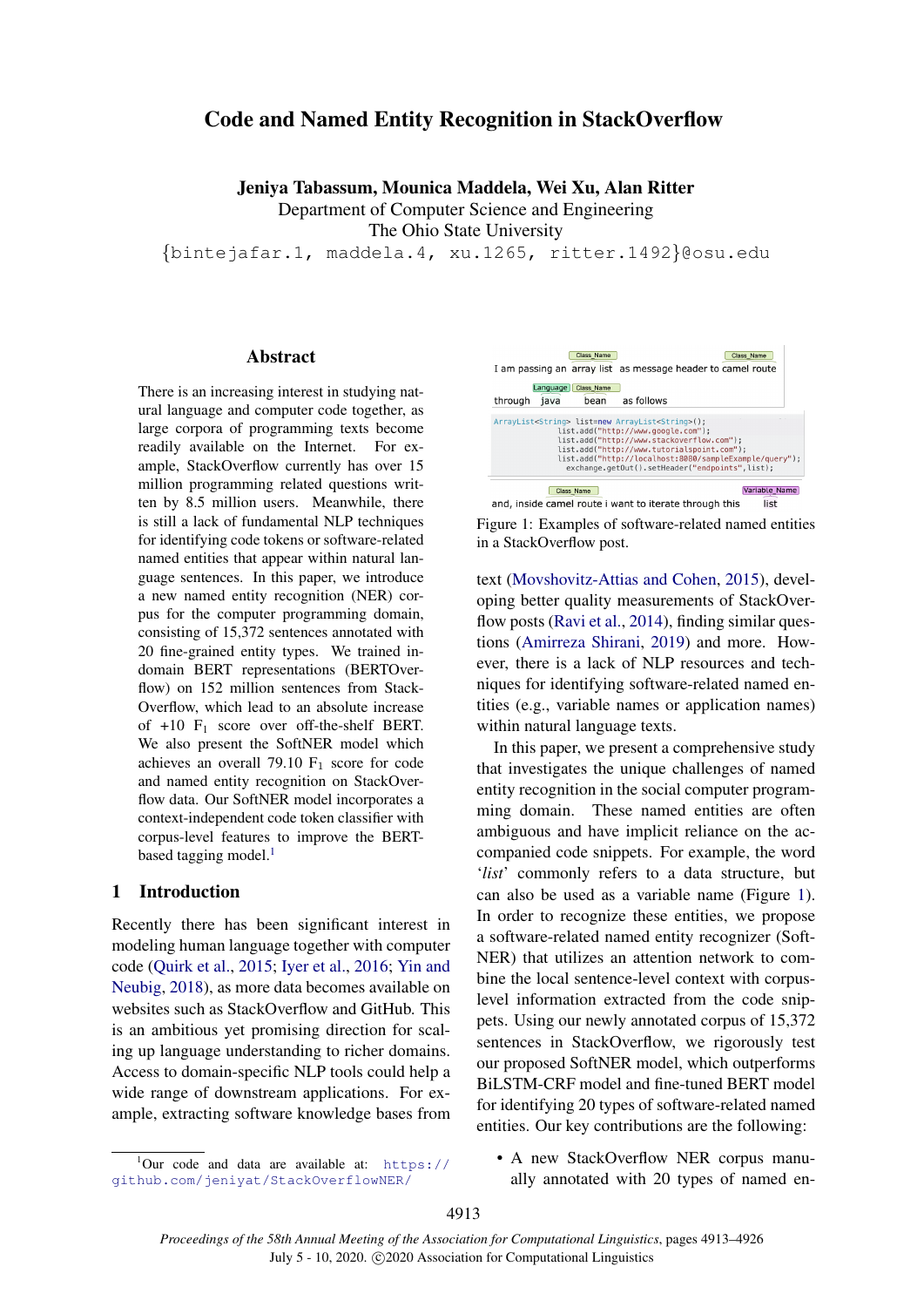tities, including all in-line code within natural language sentences ([§2\)](#page-1-0). We demonstrate that NER in the software domain is an ideal benchmark task for testing effectiveness of contextual word representations, such as ELMo [\(Peters et al.,](#page-10-3) [2018\)](#page-10-3) and BERT [\(Devlin](#page-9-2) [et al.,](#page-9-2) [2019\)](#page-9-2), due to its inherent polysemy and salient reliance on context.

- An in-domain trained neural SoftNER tagger for StackOveflow ([§3\)](#page-2-0) that can recognize 20 fine-grained named entity types related to software developing. We also tested its performance on GitHub data of readme files and issue reports.
- A code token recognizer ([§3.1\)](#page-3-0) that utilizes StackOveflow code snippets to capture the spelling patterns of code-related tokens, and consistently improves the NER tagger.
- In-domain pretrained ELMo and BERT representations ([§3.3\)](#page-4-0) on 152 million sentences from StackOverflow that significantly outperforms off-the-shelf ELMo and leads to more than 21 points increase in  $F_1$  score over offthe-shelf BERT.

Overall, our named entity tagger (SoftNER) achieves a 79.10% F<sup>1</sup> score on StackOverflow and 61.08%  $F_1$  score on GitHub data for extracting the 20 software related named entity types. We believe this performance is sufficiently strong to be practically useful. We have released our data and code, including the named entity tagger, our annotated corpus, annotation guideline, a specially designed tokenizer, and pre-trained StackOverflow BERT and ELMo embeddings.

## <span id="page-1-0"></span>2 Annotated StackOverflow Corpus

In this section, we describe the construction of our StackOverflow NER corpus. We randomly selected 1,237 question-answer threads from Stack-Overflow 10-year archive (from September 2008 to March 2018) and manually annotated them with 20 types of entities. For each question, four answers were annotated, including the accepted answer, the most upvoted answer, as well as two randomly selected answers (if they exist). Table [1](#page-1-1) shows the statistics of our corpus. 40% of the question-answer threads were double-annotated, which are used as the development and test sets in our experiments ([§4\)](#page-4-1). We also annotated 6,501 sentences from GitHub readme files and issue reports as additional evaluation data.

<span id="page-1-1"></span>

|                            | <b>Train</b> | Dev    | Test   | <b>Total</b> |  |
|----------------------------|--------------|--------|--------|--------------|--|
| #questions                 | 741          | 247    | 249    | 1,237        |  |
| #answers                   | 897          | 289    | 315    | 1,501        |  |
| #sentences                 | 9,315        | 2,942  | 3,115  | 15,372       |  |
| #tokens                    | 136,996      | 43,296 | 45,541 | 225,833      |  |
| #entities                  | 11,440       | 3,949  | 3,733  | 19,122       |  |
|                            |              |        |        |              |  |
| per Question<br>per Answer |              |        |        |              |  |
| avg. #sentences            |              |        | 6.84   | 4.60         |  |
| avg. #tokens               |              |        | 98.46  | 69.37        |  |
| avg. #entities             |              | 7.62   |        | 5.11         |  |
| avg. #tokens per sent.     |              |        | 14.38  | 15.08        |  |

Table 1: Statistics of our StackOverflow NER corpus. These counts exclude all the code blocks and output blocks (i.e., lines that appear within  $\langle \text{code} \rangle$  and  $\langle$ blockquote $\rangle$  tags).

### <span id="page-1-2"></span>2.1 Annotation Schema

We defined and annotated 20 types of fine-grained entities, including 8 code-related entities and 12 natural language entities. The code entities include mentions of CLASS, VARIABLE, IN LINE CODE, FUNCTION, LIBRARY, VALUE, DATA TYPE, and HTML XML TAG. Whereas the natural language entities include mentions of AP-PLICATION, UI ELEMENT, LANGUAGE, DATA STRUCTURE, ALGORITHM, FILE TYPE, FILE NAME, VERSION, DEVICE, OS, WEBSITE, and USER NAME.

Our annotation guideline was developed through several pilots and further updated with notes to resolve difficult cases as the annotation progressed.[2](#page-0-1) Each entity type was defined to encourage maximum span length (e.g., '*SGML parser*' instead of '*SGML*'). We annotated noun phrases without including modifiers (e.g., '*C*' instead of '*Plain C*'), except a few special cases (e.g., '*rich text*' as a common FILE TYPE). On average, an entity contains about 1.5 tokens. While VARIABLE, FUNCTION and CLASS names mostly consist of only a single token, our annotators found that some are written as multiple tokens when mentioned in natural language text (e.g., '*array list*' for '*ArrayList*' in Figure [1\)](#page-0-0). The annotators were asked to read relevant code blocks or software repositories to make a decision, if needed. Annotators also searched Google or Wikipedia to categorize unfamiliar cases.

The annotators were asked to update, correct, or add annotations from the user provided  $\langle \text{code} \rangle$ markdown tags. StackOverflow users can utilize  $\langle \text{code} \rangle$  markdowns to highlight the code entities

<sup>&</sup>lt;sup>2</sup>Our annotation guideline is available at: [https://](https://github.com/jeniyat/StackOverflowNER/) [github.com/jeniyat/StackOverflowNER/](https://github.com/jeniyat/StackOverflowNER/).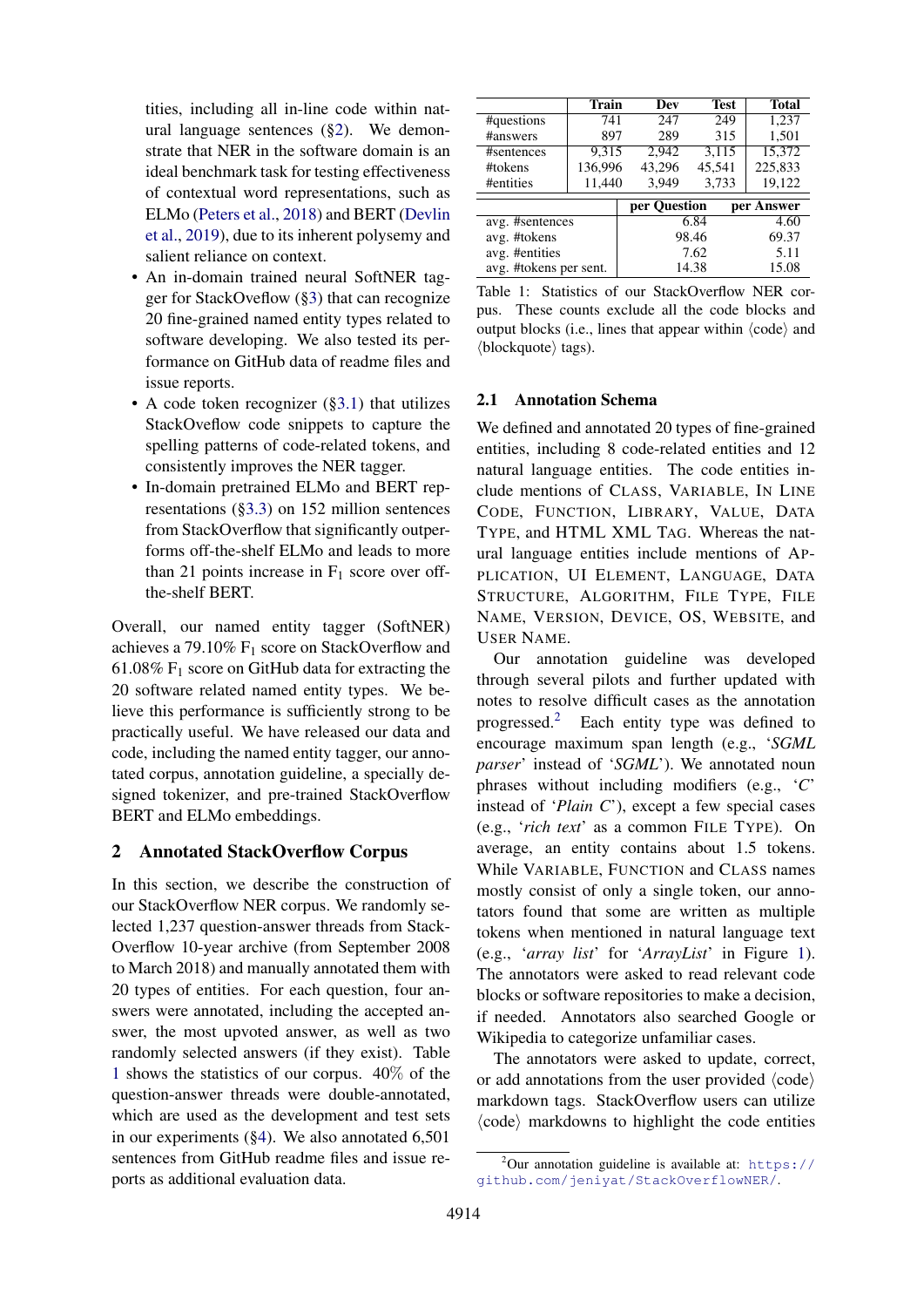within the natural language sentences. However, in reality, many users do not enclose the code snippets within the  $\langle \text{code} \rangle$  tags; and sometimes use them to highlight non-code elements, such as email addresses, user names, or natural language words. While creating the StackOverflow NER corpurs, we found that 59.73% of code-related entities are not marked by the StackOverflow users. Moreover, only  $75.54\%$  of the  $\langle \text{code} \rangle$  enclosed texts are actually code-related, while 10.12% used to are highlighting natural language texts. The rest of cases are referring to non-code entities, such as SOFTWARE NAMES and VERSIONS. While markdown tag could be a useful feature for entity segmentation  $(\S3.1.3)$ , we emphasize the importance of having a human annotated corpus for training and evaluating NLP tools in the software domain.

### 2.2 Annotation Agreement

Our corpus was annotated by four annotators who are college students majored in computer science. We used a web-based annotation tool, BRAT [\(Stenetorp et al.,](#page-10-4) [2012\)](#page-10-4), and provided annotators with links to the original post on StackOverflow. For every iteration, each annotator was given 50 question-answer threads to annotate, 20 of which were double-annotated. An adjudicator then discussed disagreements with annotators, who also cross-checked the 30 single-annotated questions in each batch. The inter-annotator agreement is 0.62 before adjudication, measured by span-level Cohen's Kappa [\(Cohen,](#page-9-3) [1960\)](#page-9-3).

## 2.3 Additional GitHub Data

To better understand the domain adaptability of our work, we further annotated the readme files and issue reports from 143 randomly sampled repositories in the GitHub dump [\(Gousios and](#page-9-4) [Spinellis,](#page-9-4) [2012\)](#page-9-4) (from October 29, 2007 to December 31, 2017). We removed all the code blocks from the issue reports and readme files collected from these 143 repositories. The resulting GitHub NER dataset consists of 6,510 sentences and 10,963 entities of 20 types labeled by two inhouse annotators. The inter-annotator agreement of this dataset is 0.68, measured by span-level Cohen's Kappa.

### 2.4 StackOverflow/GitHub Tokenization

We designed a new tokenizer, SOTOKENIZER, specifically for the social computer programming domain. StackOverflow and GitHub posts exhibit

common features of web texts, including abbreviations, emoticons, URLs, ungrammatical sentences and spelling errors. We found that tokenization is non-trivial as many code-related tokens are mistakenly split by the existing web-text tokenizers, including the CMU Twokenizer [\(Gimpel et al.,](#page-9-5) [2011\)](#page-9-5), Stanford TweetTokenizer [\(Manning et al.,](#page-10-5) [2014\)](#page-10-5), and NLTK Twitter Tokenizer [\(Bird et al.,](#page-9-6) [2009\)](#page-9-6):

|                        | $txScope. Complete()$ [' $txScope'$ '' Complete'''']]         |
|------------------------|---------------------------------------------------------------|
|                        | $std::condition\_variable$ ['std'':'':' 'condition_variable'] |
| math.h                 | $\lceil$ 'math' '.' 'h']                                      |
| $\langle span \rangle$ | $\lceil \langle$ ' 'span' ' $\rangle$ ']                      |
| $a = = b$              | $[a' = ' = 'b']$                                              |

Therefore, we implemented a new tokenizer, us-ing Twokenizer<sup>[3](#page-0-1)</sup> as the starting point and added additional regular expression rules to avoid splitting code-related tokens.

## <span id="page-2-0"></span>3 Named Entity Recognition Models

The extraction of software-related named entities imposes significant challenges as it requires resolving a significant amount of unseen tokens, inherent polysemy, and salient reliance on context. Unlike news or biomedical data, spelling patterns and long-distance dependencies are more crucial in the software domain to resolve ambiguities and categorize unseen words. Taken in isolation, many tokens are highly ambiguous and can refer to either programming concepts or common English words, such as: '*go*', '*react*', '*spring*', '*while*', '*if*', '*select*'. To address these challenges, we design the SoftNER model that leverages sentential context to disambiguate and domain-specific character representations to handle rare words. Figure [2](#page-3-2) shows the architecture of our model, which consists of primarily three components:

- An input embedding layer ([§3.1\)](#page-3-0) that extracts contextualized embeddings from the BERT<sub>base</sub> model and two new domainspecific embeddings for each word in the input sentence.
- A embedding attention layer ([§3.2\)](#page-4-2) that combines the three word embeddings using an attention network.
- A linear-CRF layer that predicts the entity type of each word using the attentive word representations from the previous layer.

<sup>3</sup>[https://github.com/myleott/](https://github.com/myleott/ark-twokenize-py) [ark-twokenize-py](https://github.com/myleott/ark-twokenize-py)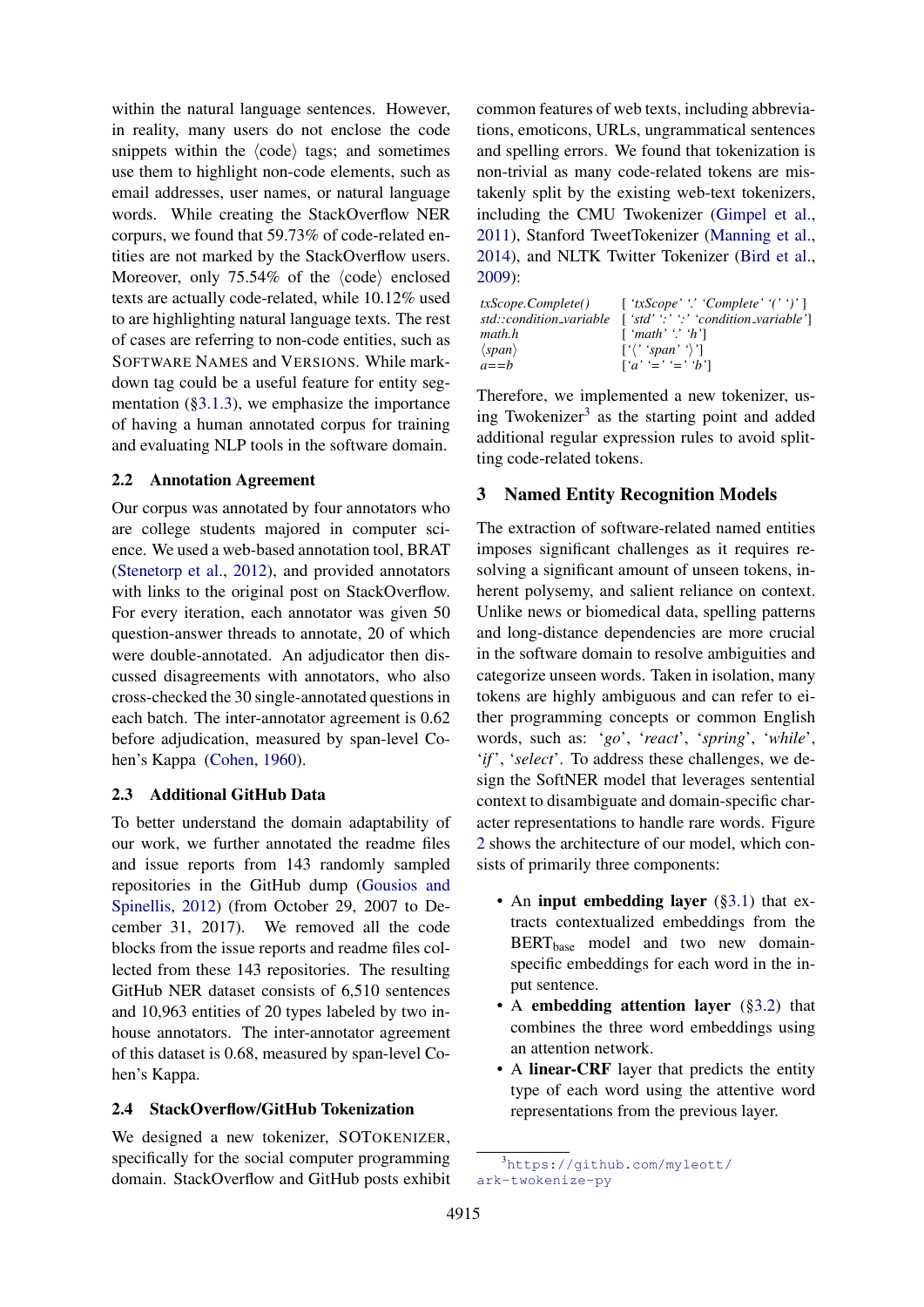<span id="page-3-2"></span>

Figure 2: Our SoftNER model. It utilizes an attention network to combine the contextual word embeddings (BERTbase) with the domain-specific embeddings (Code Recognizer and Entity Segmenter). The detailed structure of the attention network is depicted on the right.

#### <span id="page-3-0"></span>3.1 Input Embeddings

For each word in the input sentence, we extract in-domain BERT [\(Devlin et al.,](#page-9-2) [2019\)](#page-9-2) representations and two new domain-specific embeddings produced by (i) a Code Recognizer, which represents if a word can be part of a code entity regardless of context; and (ii) an Entity Segmenter, that predicts whether a word is part of any named entity in the given sentence. Each domain-specific embedding is created by passing a binary value, predicted by a network independent from the Soft-NER model. We describe the two standalone auxiliary models that generate these domain-based vectors below.

#### 3.1.1 In-domain Word Embeddings

Texts in the software engineering domain contain programming language tokens, such as variable names or code segments, interspersed with natural language words. This makes input representations pre-trained on general book or Wikipedia texts unsuitable for software domain. We pre-trained different in-domain word embeddings, including BERT (BERTOverflow), ELMo (ELMoVerflow), and GloVe (GloVerflow) vectors on the Stack-Overflow 10-year archive<sup>[4](#page-0-1)</sup> of 152 million sentences and 2.3 billion tokens ([§3.3\)](#page-4-0).

### <span id="page-3-3"></span>3.1.2 Context-independent Code Recognition

Humans with prior programming knowledge can easily recognize that '*list()*' is code, '*list*' can be either code or a common English word, whereas '*listing*' is more likely a non-code natural language token. We thus introduce a code recognition module to capture such prior probability of how

likely a word can be a code token without considering any contextual information. It is worth noting that this standalone code recognition model is also useful for language-and-code research, such as retrieving code snippets based on natural language queries [\(Iyer et al.,](#page-9-0) [2016;](#page-9-0) [Giorgi and Bader,](#page-9-7) [2018;](#page-9-7) [Yao et al.,](#page-11-1) [2019\)](#page-11-1)

Our code recognition model (Code Recognizer) is a binary classifier. It utilizes language model features and spelling patterns to predict whether a word is a code entity. The input features include unigram word and 6-gram character probabilities from two language models (LMs) that are trained on the Gigaword corpus [\(Napoles](#page-10-6) [et al.,](#page-10-6) [2012\)](#page-10-6) and all the code-snippets in the Stack-Overflow 10-year archive respectively. We also pre-trained FastText [\(Joulin et al.,](#page-9-8) [2016\)](#page-9-8) word embeddings using these code-snippets, where a word vector is represented as a sum of its character ngrams. We first transform each ngram probability into a k-dimensional vector using Gaussian binning [\(Maddela and Xu,](#page-10-7) [2018\)](#page-10-7), which has shown to improve the performance of neural models using numeric features [\(Sil et al.,](#page-10-8) [2017;](#page-10-8) [Liu et al.,](#page-10-9) [2016;](#page-10-9) [Maddela and Xu,](#page-10-7) [2018\)](#page-10-7). We then feed the vectorized features into a linear layer, concatenate the output with FastText character-level embeddings, and pass them through another hidden layer with sigmoid activation. We predict the token as a codeentity if the output probability is greater than 0.5. This binary prediction is then converted into a vector and used as an input to the SoftNER model.

#### <span id="page-3-1"></span>3.1.3 Entity Segmentation

The segmentation task refers to identifying entity spans without assigning entity category. Entity segmentation is simpler and less error-prone

<sup>4</sup>[https://archive.org/details/](https://archive.org/details/stackexchange) [stackexchange](https://archive.org/details/stackexchange)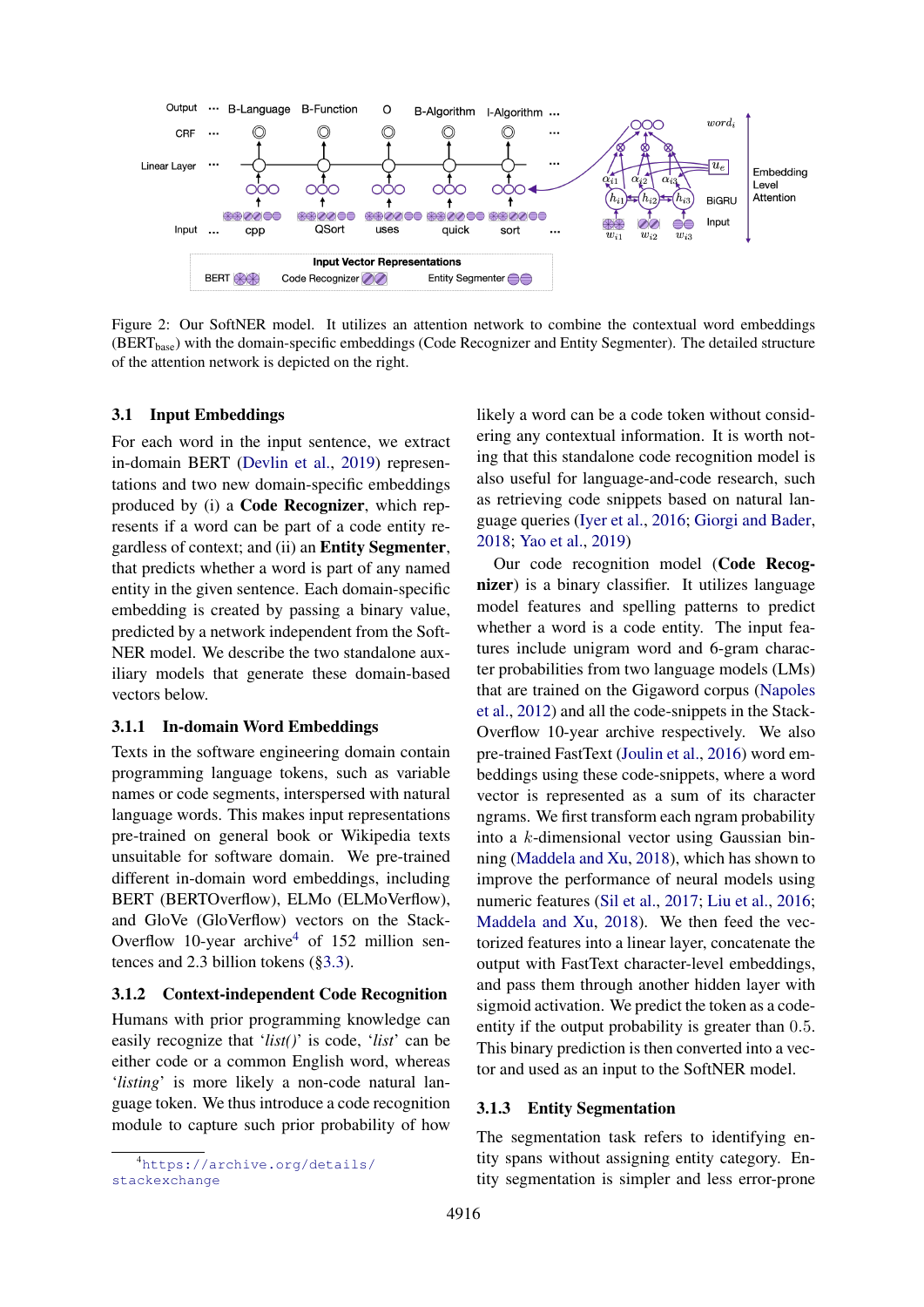than entity recognition as it does not require a fine-grained classification of the entity types. In fact, a segmentation model (Entity Segmenter) trained on our annotated StackOverflow corpus can achieve 90.41% precision on the dev set (details in [§4.5\)](#page-6-0), predicting whether each token is a part of entity in the given sentence. Our segmentation model fine-tunes the in-domain BERT after concatenating it with two hand-crafted features:

- Word Frequency represents the word occurrence count in the training set. As many code tokens are defined by individual users, they occur much less frequently than normal English words. In fact, code and non-code tokens have an average frequency of 1.47 and 7.41 respectively in our corpus. Moreover, ambiguous token that can be either code or non-code entities, such as '*windows*', have a much higher average frequency of 92.57. To leverage this observation, we include word frequency as a feature, converting the scalar value into a  $k$ -dimensional vector by Gaussian binning [\(Maddela and Xu,](#page-10-7) [2018\)](#page-10-7).
- Code Markdown indicates whether the given token appears inside a  $\langle \text{code} \rangle$  markdown tag in the StackOverflow post. It is worth noting that  $\langle \text{code} \rangle$  tags are noisy as users do not always enclose inline code in a  $\langle \text{code} \rangle$  tag or sometimes use the tag to highlight non-code texts (details in [§2.1\)](#page-1-2). Nevertheless, we find it helpful to include the markdown information as a feature as it improves the performance of our segmentation model.

The inclusion of hand-crafted features is influenced by [Wu et al.](#page-11-2) [\(2018\)](#page-11-2), where word-shapes and POS tags were shown to improve the performance of sequence tagging models.

#### <span id="page-4-2"></span>3.2 Embedding-Level Attention

For each input word  $w_i$  in the input sentence, we have three embeddings: BERT  $(w_{i1})$ , Code Recognizer  $(w_{i2})$ , and Entity Segmenter  $(w_{i3})$ . We introduce the embedding-level attention  $\alpha_{it}$  ( $t \in$  $\{1, 2, 3\}$ , which captures each embedding's contribution towards the meaning of the word, to combine them together. To compute  $\alpha_{it}$ , we pass the input embeddings through a bidirectional GRU and generate their corresponding hidden representations  $h_{it} = \overline{GRU}(w_{it})$ . These vectors are then passed through a non-linear layer, which outputs  $u_{it} = tanh(W_e h_{it} + b_e)$ . We introduce an

embedding-level context vector  $u_e$ , which is randomly initialized and updated during the training process. This context vector is combined with the hidden embedding representation using a softmax function to extract weight of the embeddings:  $\alpha_{it} = \frac{exp(u_{it}^T u_e)}{\sum_t exp(u_{it}^T u_e)}$ . Finally, we create the word vector by a weighted sum of all the information from different embeddings as  $word_i = \sum_{t} \alpha_{it} h_{it}$ . The aggregated word vector  $word_i$  is then fed into a linear-CRF layer, which predicts the entity category for each word based the BIO tagging schema.

#### <span id="page-4-0"></span>3.3 Implementation Details

We use PyTorch framework to implement our proposed SoftNER model and its two auxiliary components, namely code recognition and entity segmentation. The input to the SoftNER model include 850-dimensional vectors extracted from both the code recognizer and the entity segmenter.

We pre-trained BERT<sub>base</sub>, ELMo and GloVe vectors on 152 million sentences from the Stack-Overflow, excluding sentences from the 1,237 posts in our annotated corpus. The pretraining of the  $768$ -dimensional BERT<sub>base</sub> model with 64,000 WordPiece vocabulary took 7 days on a Google TPU. The pre-training of 1024 dimensional ELMo vectors took 46 days on 3 NVIDIA Titan X Pascal GPUs. The pre-training of 300-dimensional GloVe embeddings [\(Penning](#page-10-10)[ton et al.,](#page-10-10) [2014\)](#page-10-10) with a frequency cut-off of 5 took 8 hours on a server with 32 CPU cores and 386 GB memory.

We train the SoftNER model and the two auxiliary models separately. Our segmentation model follows the simple BERT fine-tuning architecture except for the input, where BERT embeddings are concatenated with 100-dimensional code markdown and 10-dimensional word frequency features. We set the number of bins  $k$  to 10 for Gaussian vectorization. Our code recognition model is a feedforward network with two hidden layers and a single output node with sigmoid activation.

### <span id="page-4-1"></span>4 Evaluation

In this section, we show that our SoftNER model outperforms all the previous NER approaches on the StackOverflow and GitHub data. We also discuss the factors pivotal to the performance of our model, namely pre-trained in-domain BERT embeddings and two domain-specific auxiliary tasks.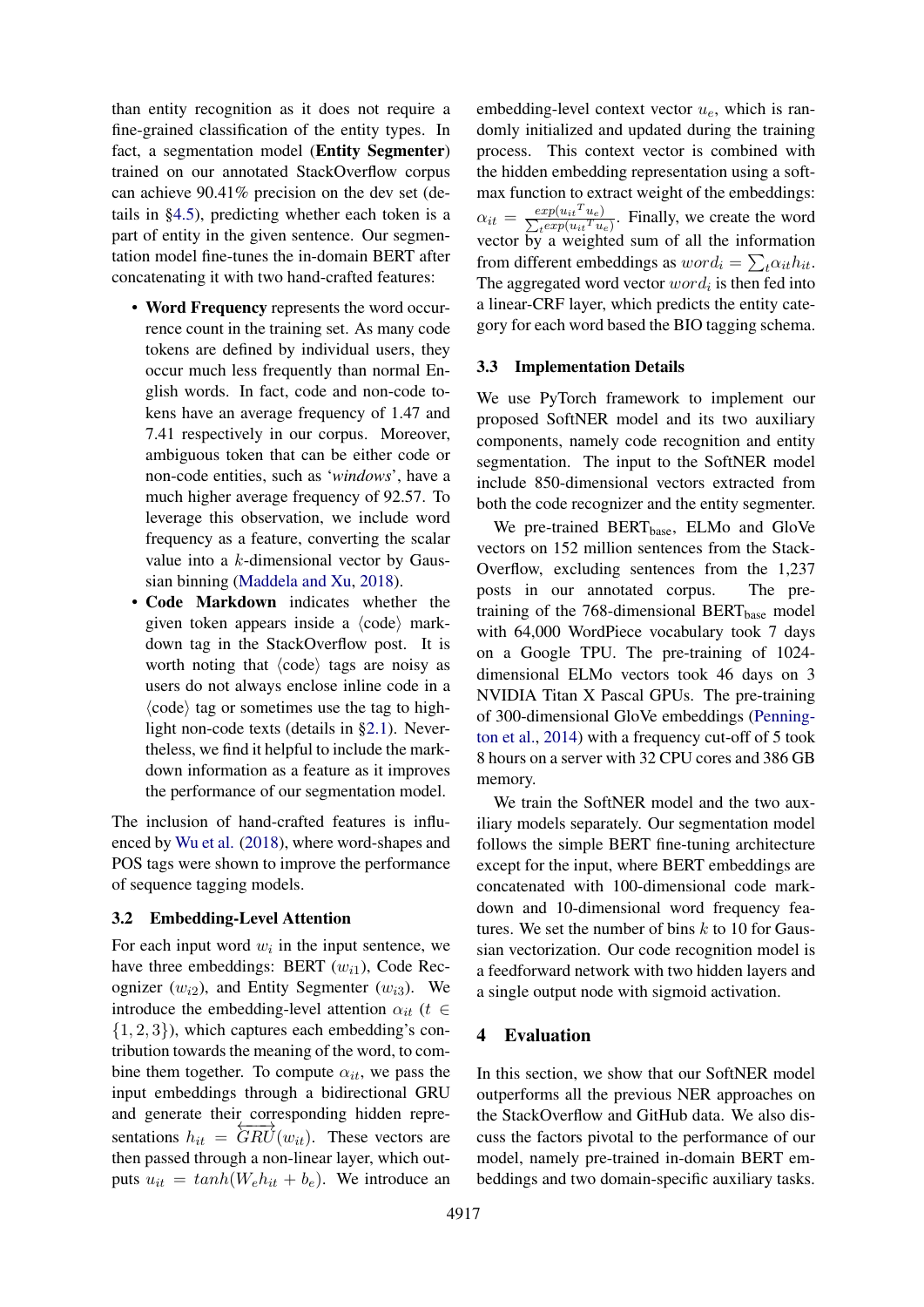<span id="page-5-0"></span>

|                                    | Р     | R                 | ${\bf F}_1$ |
|------------------------------------|-------|-------------------|-------------|
| <b>Test set</b>                    |       |                   |             |
| <b>Feature-based CRF</b>           |       | 71.77 39.70 51.12 |             |
| BiLSTM-CRF (ELMoVerflow)           |       | 73.03 64.82 68.68 |             |
| Attentive BiLSTM-CRF (ELMoVerflow) |       | 78.22 78.59 78.41 |             |
| Fine-tuned BERT                    |       | 77.02 45.92 57.54 |             |
| Fine-tuned BERTOverflow            |       | 68.77 67.47 68.12 |             |
| SoftNER (BERTOverflow)             |       | 78.42 79.79 79.10 |             |
| Dev set                            |       |                   |             |
| <b>Feature-based CRF</b>           |       | 66.85 46.19 54.64 |             |
| BILSTM-CRF (ELMoVerflow)           |       | 74.44 68.71 71.46 |             |
| Attentive BiLSTM-CRF (ELMoVerflow) |       | 79.43 80.00 79.72 |             |
| Fine-tuned BERT                    |       | 79.57 46.42 58.64 |             |
| Fine-tuned BERTOverflow            | 72.11 | 70.51 71.30       |             |
| SoftNER (BERTOverflow)             |       | 78.81 81.72 80.24 |             |

Table 2: Evaluation on the *dev* and *test* sets of the StackOverflow NER corpus. Our SoftNER model outperforms the existing approaches.

### <span id="page-5-1"></span>4.1 Data

We train and evaluate our SoftNER model on the StackOverflow NER corpus of 9,352 train, 2,942 development and 3,115 test sentences we constructed in [§2.](#page-1-0) We use the same data for our segmentation model but replace all the entity tags with an I-ENTITY tag. For the code recognition model, we created a new lexicon of 6,000 unique tokens randomly sampled from the training set of the StackOverflow NER corpus. Each token was labelled independently without context as CODE, AMBIGUOUS or NON-CODE by two annotators with computer science background. The inter-annotator agreement was 0.89, measured by Cohen's Kappa. After discarding disagreements, we divided the remaining 5,312 tokens into 4,312 train and 1,000 test instances. Then, we merged AMBIGUOUS and NON-CODE categories to facilitate binary classification. We name this dataset of 5312 individual tokens as SOLEXICON.

#### 4.2 Baselines

We compare our model with the following baseline and state-of-the-art approaches:

- A Feature-based Linear CRF model which uses the standard orthographic, context and gazetteer features, along with the code markdown tags and handcrafted regular expressions to recognize code entities (details in Appendix [A\)](#page-12-0).
- A BiLSTM-CRF model with in-domain ELMo embeddings (ELMoVerflow; details in [§3.3\)](#page-4-0). This architecture is used as the stateof-the-art baseline named-entity recognition

models in various domains [\(Lample et al.,](#page-9-9) [2016;](#page-9-9) [Kulkarni et al.,](#page-9-10) [2018;](#page-9-10) [Dai et al.,](#page-9-11) [2019\)](#page-9-11).

- An Attentive BiLSTM-CRF model with in-domain ELMo embeddings as well as domain-specific embeddings from the code recognizer and the entity segmenter. This model combines these three word embeddings using an attention network and then utilizes a BiLSTM-CRF layer to predict the entity type of each input word (details in Appendix [B\)](#page-12-1).
- A Fine-tuned out-of-domain BERT model where we fine-tune the original  $BERT_{base}$ cased checkpoint<sup>[5](#page-0-1)</sup> on our annotated corpus.
- A Fine-tuned in-domain BERT model where we fine-tune the in-domain pre-trained  $BERT_{base}$  (BERTOverflow; details in [§3.3\)](#page-4-0) cased checkpoint<sup>[6](#page-0-1)</sup> on our annotated corpus.

#### 4.3 Results

Table [2](#page-5-0) shows the precision  $(P)$ , recall  $(R)$  and  $\mathbf{F}_1$  score comparison of different models evaluated on the StackOverflow NER corpus. Our Soft-NER model outperforms the existing NER approaches in all the three metrics. Fine-tuning over in-domain trained BERT (BERTOverflow), in particular, improves  $F_1$  score by more than 10 points in comparison to using the original BERT.

## 4.4 In-domain vs. out-of-domain Word Embeddings

Table [3](#page-6-1) shows the performance comparison between in-domain and out-of-domain word embeddings. We consider off-the-shelf BERT [\(De](#page-9-2)[vlin et al.,](#page-9-2) [2019\)](#page-9-2), ELMo [\(Peters et al.,](#page-10-3) [2018\)](#page-10-3) and GloVe [\(Pennington et al.,](#page-10-10) [2014\)](#page-10-10) vectors trained on newswire and web texts as out-of-domain embeddings. When using the BiLSTM-CRF model [\(Lample et al.,](#page-9-9) [2016;](#page-9-9) [Kulkarni et al.,](#page-9-10) [2018;](#page-9-10) [Dai et al.,](#page-9-11) [2019\)](#page-9-11), we observe a large increase of 13.64  $F_1$  score when employing in-domain ELMo (ELMoVerflow) representations over indomain GloVe (GloVeOverflow), and an increase of 15.71  $F_1$  score over out-of-domain ELMo. We found that fine-tuning out-of-domain BERT [\(De](#page-9-2)[vlin et al.,](#page-9-2) [2019\)](#page-9-2) outperforms the out-of-domain

<sup>5</sup>[https://github.com/google-research/](https://github.com/google-research/BERT) [BERT](https://github.com/google-research/BERT)

<sup>6</sup>[https://github.com/lanwuwei/](https://github.com/lanwuwei/BERTOverflow/) [BERTOverflow/](https://github.com/lanwuwei/BERTOverflow/)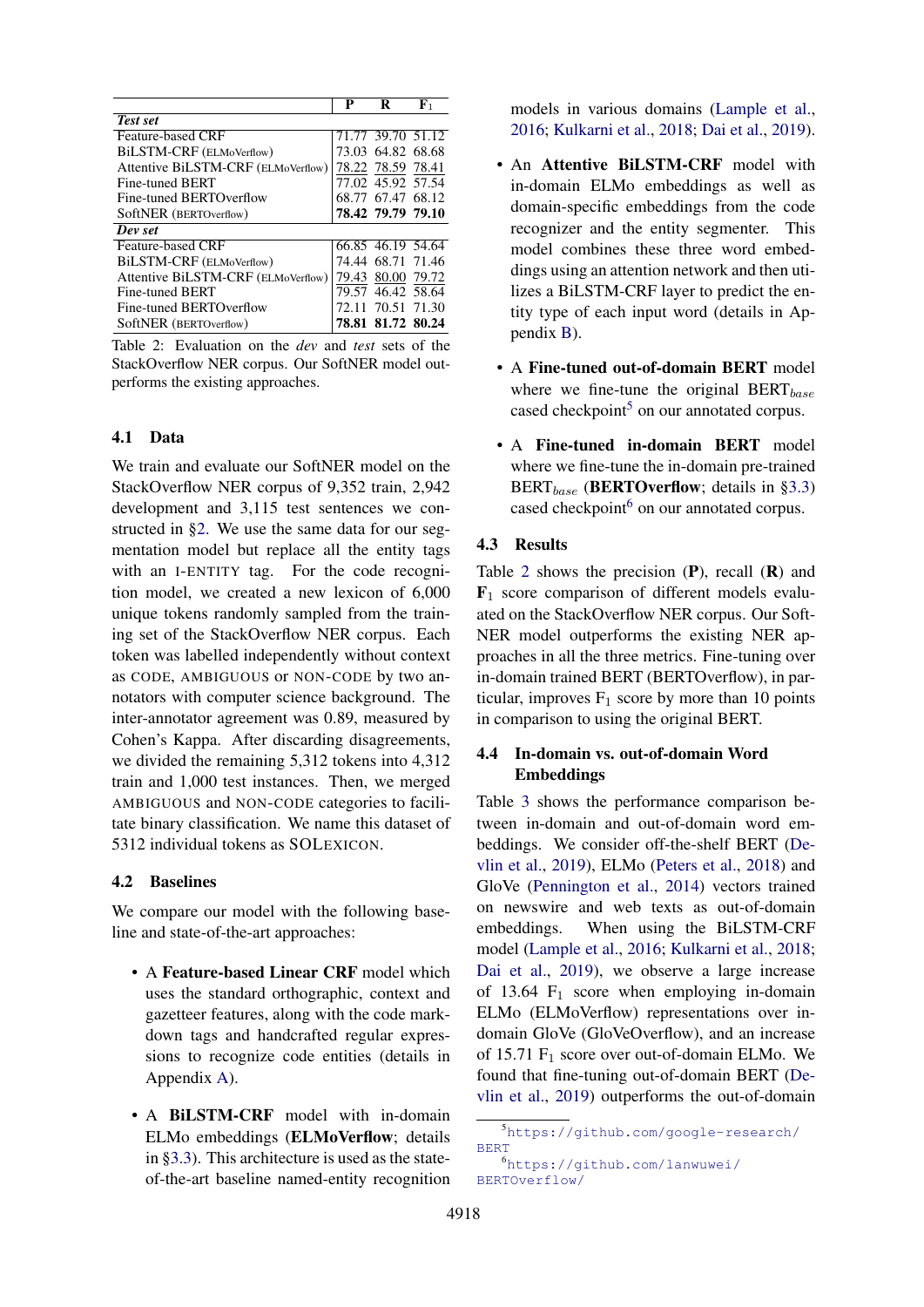<span id="page-6-1"></span>

|                                  | р     | R     | F1    |
|----------------------------------|-------|-------|-------|
| out-of-domain Word Embeddings    |       |       |       |
| GloVe (newswire+Wiki+Web)        | 61.71 | 49.08 | 54.67 |
| ELMo (newswire+Wiki)             | 67.66 | 47.41 | 55.75 |
| Fine-tuned BERT (book+Wiki)      | 45.92 | 77.02 | 57.54 |
| <b>In-Domain Word Embeddings</b> |       |       |       |
| GloVeOverflow                    | 66.28 | 51.28 | 57.82 |
| <b>ELMoVerflow</b>               | 74.44 | 68.71 | 71.46 |
| Fine-tuned BERTOverflow          | 72.11 | 70.51 | 71.30 |

Table 3: Performance of fine-tuned BERT model, BiLSTM-CRF model with GloVe and ELMo embeddings on the *dev* set of our StackOverflow NER corpus. Contextualized word representations show a clear benefit when trained on the in-domain StackOverflow data.

ELMo (Table [3\)](#page-6-1), although it underperforms indomain ELMo (ELMoVerflow) by  $12.92 \text{ F}_1$  score and in-domain BERt (BERTOverflow) by 12.76  $F_1$  score (Table [2\)](#page-5-0). Similarly, in-domain ELMo outperforms the out-of-domain fine-tuned BERT by 10.67  $F_1$  score on Github data (Table [8;](#page-7-0) more details in [§5\)](#page-7-1).

It is worth noting that, the performance improvements from contextual word embeddings are more pronounced on our software domain than on newswire and biomedical domains. Original ELMo and BERT outperform GloVe by 2.06 and 2.12 points in  $F_1$  respectively on CoNLL 2003 NER task of newswire data [\(Peters et al.,](#page-10-3) [2018;](#page-10-3) [Devlin et al.,](#page-9-2) [2019\)](#page-9-2). For biomedical domain, indomain ELMo outperforms out-of-domain ELMo by only 1.33 points in  $F_1$  on the BC2GM dataset [\(Sheikhshabbafghi et al.,](#page-10-11) [2018\)](#page-10-11).

We hypothesized that the performance gains from the in-domain contextual embeddings are largely aided by the model's ability to handle ambiguous and unseen tokens. The increase in performance is especially notable (41%  $\rightarrow$  70% accuracy) for unseen tokens, which constitute 38% of the tokens inside gold entity spans in our dataset. This experiment also demonstrates that our annotated NER corpus provides an attractive test-bed for measuring the adaptability of different contextual word representations.

#### <span id="page-6-0"></span>4.5 Evaluation of Auxiliary Systems

The domain-specific vectors produced by the Code Recognizer and the Entity Segmenter are also crucial for the overall performance of our SoftNER model. Table [4](#page-6-2) shows an ablation study. Removing code recognizer vectors and entity segmenter vectors results in a drop of 2.19 and 3.69 in  $F_1$  scores respectively. If we replace embeddinglevel attention with a simple concatenation of em-

<span id="page-6-2"></span>

|                       | р     | R     | F,    |
|-----------------------|-------|-------|-------|
| <b>SoftNER</b>        | 78.81 | 81.72 | 80.24 |
| - Embedding Attention | 75.83 | 79.09 | 77.43 |
| – Code Recognizer     | 78.76 | 77.35 | 78.05 |
| - Entity Segmenter    | 77.82 | 75.32 | 76.55 |

Table 4: Ablation study of SoftNER on the *dev* set of StackOverflow NER corpus.

<span id="page-6-3"></span>

|                            | P     | R     | F1    |
|----------------------------|-------|-------|-------|
| <b>Token Frequency</b>     | 33.33 | 2.25  | 4.22  |
| Most Frequent Label        | 82.21 | 58.59 | 68.42 |
| Our Code Recognition Model | 78.43 | 83.33 | 80.80 |
| $-$ Character ngram LMs    | 64.13 | 84.51 | 72.90 |
| - Word ngram LMs           | 67.98 | 72.96 | 70.38 |
| - FastText Embeddings      | 76.12 | 81.69 | 78.81 |

Table 5: Evaluation results and feature ablation of our code recognition model on SOLEXICON *test* set of 1000 manually labeled unique tokens, which are sampled from the *train* set of StackOverflow NER corpus.

beddings, the performance also drop by  $2.81 \text{ F}_1$ . In addition, we evaluate the effectiveness of our two domain-specific auxiliary systems on their respective tasks.

Code Recognition: Table [5](#page-6-3) compares the performance of our code recognition model with other baselines on the SLEXICON *test* set ([§4.1\)](#page-5-1), which consists of 1,000 random words from the *train* set of StackOverflow NER corpus classified as either a code or a non-code token. The baselines include: (i) a Most Frequent Label baseline, which assigns the most frequent label according to the human annotation in SOLEXICON *train* set; and (ii) a frequency baseline, which learns a threshold over token frequency in the *train* set of StackOverflow NER corpus using a decision tree classifier. Our model outperforms both baselines in terms of  $F_1$  score. Although the most frequent label baseline achieves better precision than our model, it performs poorly on unseen tokens resulting in a large drop in recall and  $F_1$  score. The ablation experiments show that the FastText word embeddings along with the character and word-level features are crucial for the code recognition model.

Entity Segmentation: Table [6](#page-7-2) shows the performance of our segmentation model on the *dev* set of our StackOverflow corpus, where the entity tags are replaced by an I-ENTITY tag. Our model achieves an  $F_1$  score of 88.09 and with 90.41% precision and 85.89% recall. Incorporating word frequency and code markdown feature increases the  $F_1$  score by 1.57 and 2.66 points respectively. The low 10.5  $F_1$  score of Stanford NER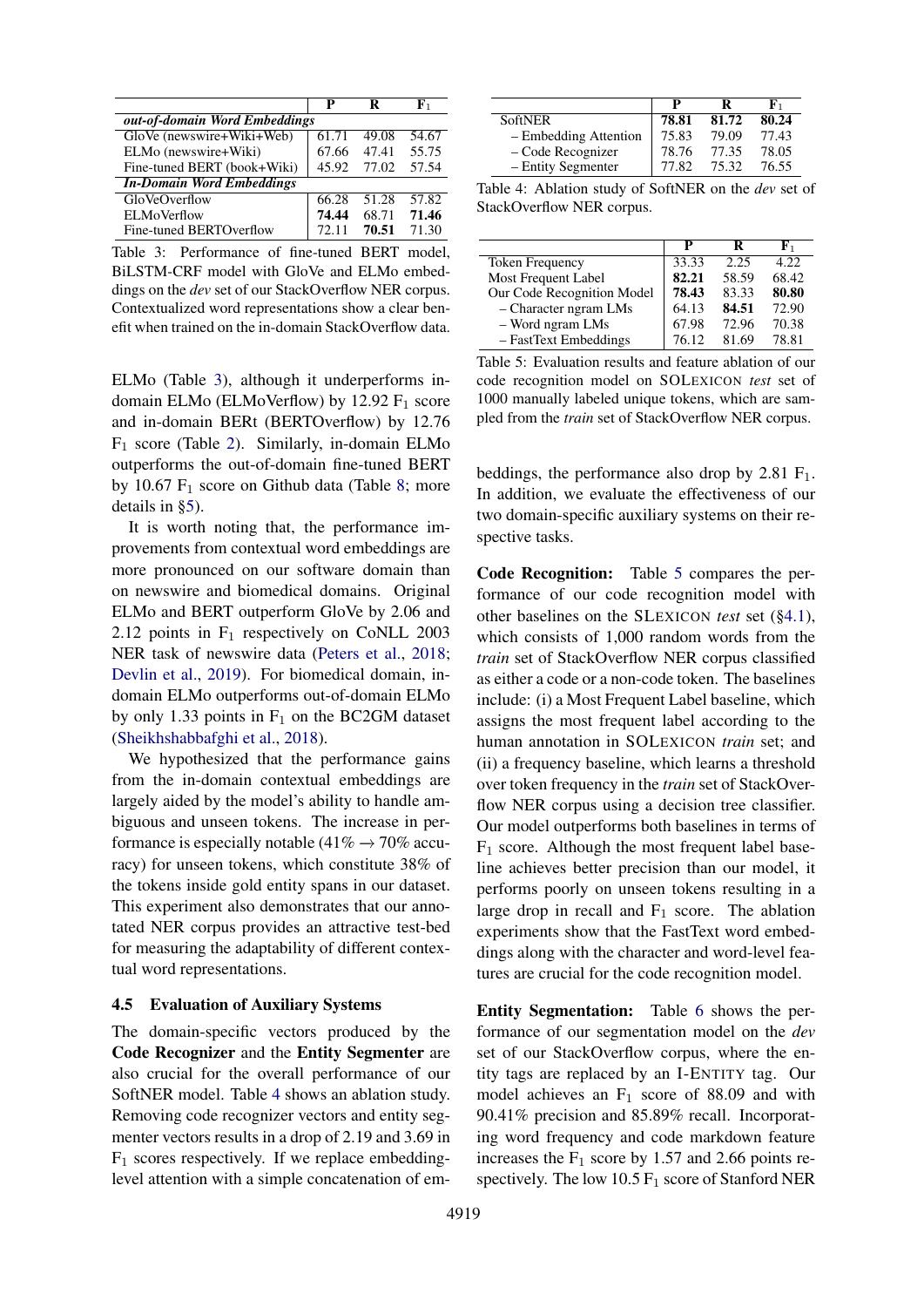<span id="page-7-2"></span>

|                                      |       |             | F,    |
|--------------------------------------|-------|-------------|-------|
| <b>Stanford NER Tagger</b>           | 63.02 | - 5.74      | 10.52 |
| <b>Our Entity Segmentation Model</b> | 90.41 | 85.89       | 88.09 |
| - Word Frequency                     | 88.32 | 84.79       | 86.52 |
| - Code Markdown                      | 86.23 | 84.64 85.43 |       |

Table 6: Evaluation of our segmentation model on the *dev* set of the StackOverflow NER corpus.

tagger [\(Manning et al.,](#page-10-5) [2014\)](#page-10-5), which is trained on newswire text, demonstrates the importance of domain-specific tools for the software engineering domain.

### 4.6 Error Analysis

Based on our manual inspection, the incorrect predictions made by NER systems on StackOverflow data can be largely classified into the following two categories (see examples in Table [7\)](#page-7-3):

- Segmentation Mismatch refers to the cases where model predicts the boundary of entities incorrectly. Our SoftNER model reduces such segmentation errors by 89.36% compared to the fine-tuned BERTOverflow baseline.
- Entity-Type Mismatch refers to the errors where a code entity (e.g., names of variables) is predicted as a non-code entity (e.g., names of devices), and vice-versa. Our SoftNER model reduces such entity type errors by 13.54% compared to the fine-tuned BERTOverflow baseline.

As illustrated in Figure [3,](#page-7-4) our SoftNER model reduced the errors in both categories by incorporating the auxiliary outputs from segmenter and code recognizer model.

## <span id="page-7-1"></span>5 Domain Adaptation to GitHub data

To understand the domain adaptability of our StackOverflow based SoftNER, we evaluate its performance on readme files and issue reports from 143 randomly sampled repositories in the GitHub dump [\(Gousios and Spinellis,](#page-9-4) [2012\)](#page-9-4). We also trained ELMo embeddings (ELMoGithub) on 4 million sentences from randomly sampled 5,000 GitHub repositories.

Table [8](#page-7-0) shows that the performance of our Soft-NER model using StackOverflow ELMo embeddings is similar to the top performing BiLSTM-CRF model using GitHub ELMo embeddings with a difference of only 1.61 points in  $F_1$ . We also did not observe any significant gain after adding

<span id="page-7-3"></span>

| Segmentation | Operating System<br>Version<br>Gold: installing on Windows Server 2012 R2.                   |
|--------------|----------------------------------------------------------------------------------------------|
| Mismatch     | Operating_System<br>Version<br><b>Predicted:</b> installing on<br>Windows<br>Server 2012 R2. |
| Entity-Type  | Library<br>Gold: I used ShareKit which was a breeze to add.                                  |
| Mismatch     | oplication<br>Predicted: I used ShareKit which was a breeze to add.                          |

Table 7: Representative examples of system errors.

<span id="page-7-4"></span>

Figure 3: Comparison of errors made by the fine-tuned BERTOverflow baseline and our SoftNER model on the *dev* set of the StackOverflow NER corpus. In the heatmap, darker cell color corresponds to higher error counts. Our SoftNER model reduces errors in all the categories.

<span id="page-7-0"></span>

|                                                      |                   | $\mathbf{R}$      | ${\bf F}_{1}$ |
|------------------------------------------------------|-------------------|-------------------|---------------|
| <b>Feature-Based CRF</b>                             | 43.16 35.71 39.09 |                   |               |
| BiLSTM-CRF (ELMoGitHub)                              |                   | 64.53 60.96 62.69 |               |
| Attentive BiLSTM-CRF (ELMoVerflow) 62.05 59.20 60.59 |                   |                   |               |
| Attentive BiLSTM-CRF (ELMoGitHub) 63.29 60.89 62.07  |                   |                   |               |
| Fine-tuned out-of-domain BERT                        |                   | 56.59 48.13 52.02 |               |
| Fine-tuned BERTOverflow                              |                   | 61.71 58.75 60.19 |               |
| SoftNER (BERTOverflow)                               |                   | 61.92 60.26 61.08 |               |

Table 8: Evaluation on the GitHub NER dataset of readme files and issue posts. *All the models are trained on our StackOverflow NER corpus.* Our SoftNER model performs close to BiLSTM-CRF model trained on the GitHub ELMo embeddings.

the code recognizer and segmenter vectors to the Github ELMo embeddings. We think one likely explanation is that GitHub data contains less coderelated tokens when compared to StackOverflow. The percentage of code-related entity tokens is 63.20% in GitHub and 77.21% in StackOverflow. Overall, we observe a drop of our SoftNER tagger from 79.10  $F_1$  on StackOverflow (Table [2\)](#page-5-0) to 61.08  $F_1$  on GitHub data (Table [8\)](#page-7-0) in  $F_1$  due to domain mismatch. However, we believe that our NER tagger still achieves sufficient perfor-mance to be useful for applications on GitHub.<sup>[7](#page-0-1)</sup> We leave investigation of semi-supervised learning and other domain adaptation approaches for future work.

 ${}^{7}$ As a reference, the state-of-the-art performance for 10class Twitter NER is 70.69  $F_1$ [\(Zhang et al.,](#page-11-3) [2018\)](#page-11-3).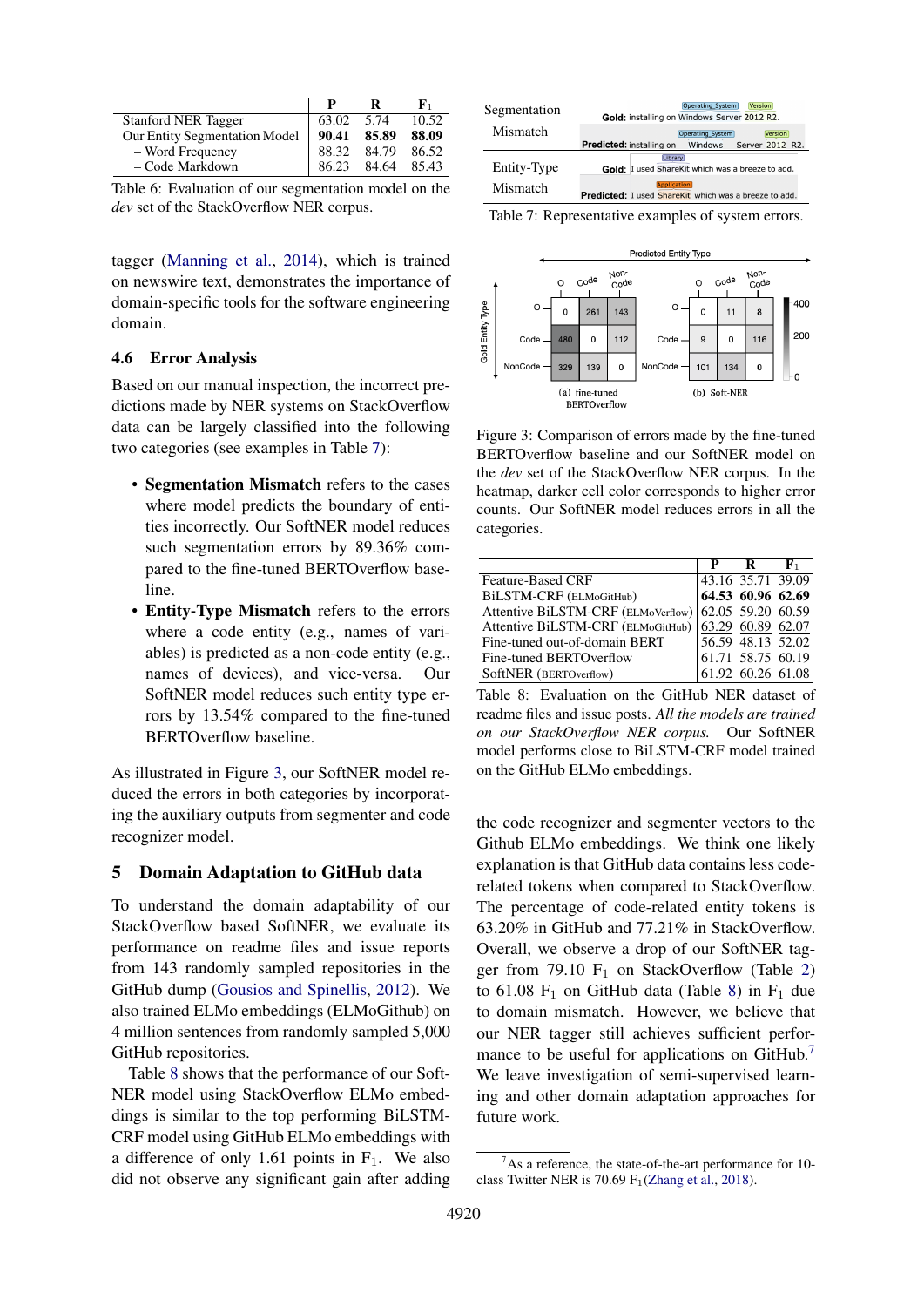### 6 Related Work

The CoNLL 2003 dataset [\(Sang and De Meul](#page-10-12)[der,](#page-10-12) [2003\)](#page-10-12) is a widely used benchmark for named entity recognition, which contains annotated newswire text from the Reuters RCV1 corpus. State-of-the-art approaches on this dataset [\(Baevski et al.,](#page-9-12) [2019\)](#page-9-12) use a bidirectional LSTM [\(Lample et al.,](#page-9-9) [2016;](#page-9-9) [Ma and Hovy,](#page-10-13) [2016\)](#page-10-13) with conditional random field [\(Collobert et al.,](#page-9-13) [2011\)](#page-9-13) and contextualized word representations [\(McCann](#page-10-14) [et al.,](#page-10-14) [2017;](#page-10-14) [Peters et al.,](#page-10-3) [2018;](#page-10-3) [Devlin et al.,](#page-9-2) [2019\)](#page-9-2).

Named entity recognition has been explored for new domains and languages, such as social media [\(Finin et al.,](#page-9-14) [2010;](#page-9-14) [Ritter et al.,](#page-10-15) [2011;](#page-10-15) [Plank](#page-10-16) [et al.,](#page-10-16) [2014;](#page-10-16) [Derczynski et al.,](#page-9-15) [2015;](#page-9-15) [Limsopatham](#page-10-17) [and Collier,](#page-10-17) [2016;](#page-10-17) [Aguilar et al.,](#page-8-0) [2017\)](#page-8-0), biomedical texts [\(Collier and Kim,](#page-9-16) [2004;](#page-9-16) [Greenberg et al.,](#page-9-17) [2018;](#page-9-17) [Kulkarni et al.,](#page-9-10) [2018\)](#page-9-10), multilingual texts [\(Benajiba et al.,](#page-9-18) [2008;](#page-9-18) [Xie et al.,](#page-11-4) [2018\)](#page-11-4) and codeswitched corpora [\(Aguilar et al.,](#page-8-1) [2018;](#page-8-1) [Ball and](#page-9-19) [Garrette,](#page-9-19) [2018\)](#page-9-19). Various methods have been investigated for handling rare entities, for example incorporating external context [\(Long et al.,](#page-10-18) [2017\)](#page-10-18) or approaches that make use of distant supervision [\(Choi et al.,](#page-9-20) [2018;](#page-9-20) [Yang et al.,](#page-11-5) [2018;](#page-11-5) [Onoe and](#page-10-19) [Durrett,](#page-10-19) [2019\)](#page-10-19).

There has been relatively little prior work on named entity recognition in the software engineering domain. [Ye et al.](#page-11-6) [\(2016\)](#page-11-6) annotated 4,646 sentences from StackOverflow with five named entity types (Programming Language, Platform, API, Tool-Library-Framework and Software Standard). The authors used a traditional feature-based CRF to recognize these entities. In contrast, we present a much larger annotated corpus consisting of 15,372 sentences labeled with 20 fine-grained entity types. We also develop a novel attention based neural NER model to extract those finegrained entities.

## 7 Conclusion

In this work, we investigated the task of named entity recognition in the social computer programming domain. We developed a new NER corpus of 15,372 sentences from StackOverflow and 6,510 sentences from GitHub annotated with 20 fine-grained named entities. We demonstrate that this new corpus is an ideal benchmark dataset for contextual word representations, as there are many challenging ambiguities that often require

long-distance context to resolve. We also proposed a novel attention based model, named Soft-NER, that outperforms the state-of-the-art NER models on this dataset. Furthermore, we investigated the important sub-task of code recognition. Our code recognition model captures additional spelling information beyond then contextual word representations and consistently helps to improve the NER performance. We believe our corpus, StackOverflow-specific BERT embeddings and named entity tagger will be useful for various language-and-code tasks, such as code retrieval, software knowledge base extraction and automated question-answering.

### Acknowledgement

We thank anonymous reviewers for their thoughtful comments. We also thank NVIDIA, Google, and Ohio Supercomputer Center [\(Center,](#page-9-21) [2012\)](#page-9-21) for providing GPU/TPU computing resources; Wuwei Lan for kindly helping to train in-domain BERT on StackOverflow data; Sydney Lee, Rita Tong, Lillian Chow, and Raleigh Potluri for help with data annotation. This research is supported in part by the NSF awards IIS-1822754 and IIS-1845670, ODNI and IARPA via the BETTER program contract 19051600004, ARO and DARPA via the SocialSim program contract W911NF-17- C-0095, Criteo Faculty Research Award to Wei Xu, and Amazon Faculty Research Award to Alan Ritter. The views and conclusions contained herein are those of the authors and should not be interpreted as necessarily representing the official policies, either expressed or implied, of NSF, ODNI, IARPA, ARO, DARPA or the U.S. Government. The U.S. Government is authorized to reproduce and distribute reprints for governmental purposes notwithstanding any copyright annotation therein.

### References

- <span id="page-8-1"></span>Gustavo Aguilar, Fahad AlGhamdi, Victor Soto, Mona Diab, Julia Hirschberg, and Thamar Solorio. 2018. [Named Entity Recognition on Code-Switched Data:](https://www.aclweb.org/anthology/W18-3219) [Overview of the CALCS 2018 Shared Task.](https://www.aclweb.org/anthology/W18-3219) In *Proceedings of the Third Workshop on Computational Approaches to Linguistic Code-Switching*.
- <span id="page-8-0"></span>Gustavo Aguilar, Suraj Maharjan, Adrian Pastor López-Monroy, and Thamar Solorio. 2017. [A](https://www.aclweb.org/anthology/W17-4419) [Multi-task Approach for Named Entity Recognition](https://www.aclweb.org/anthology/W17-4419) [in Social Media Data.](https://www.aclweb.org/anthology/W17-4419) In *Proceedings of the 3rd Workshop on Noisy User-generated Text (WNUT)*.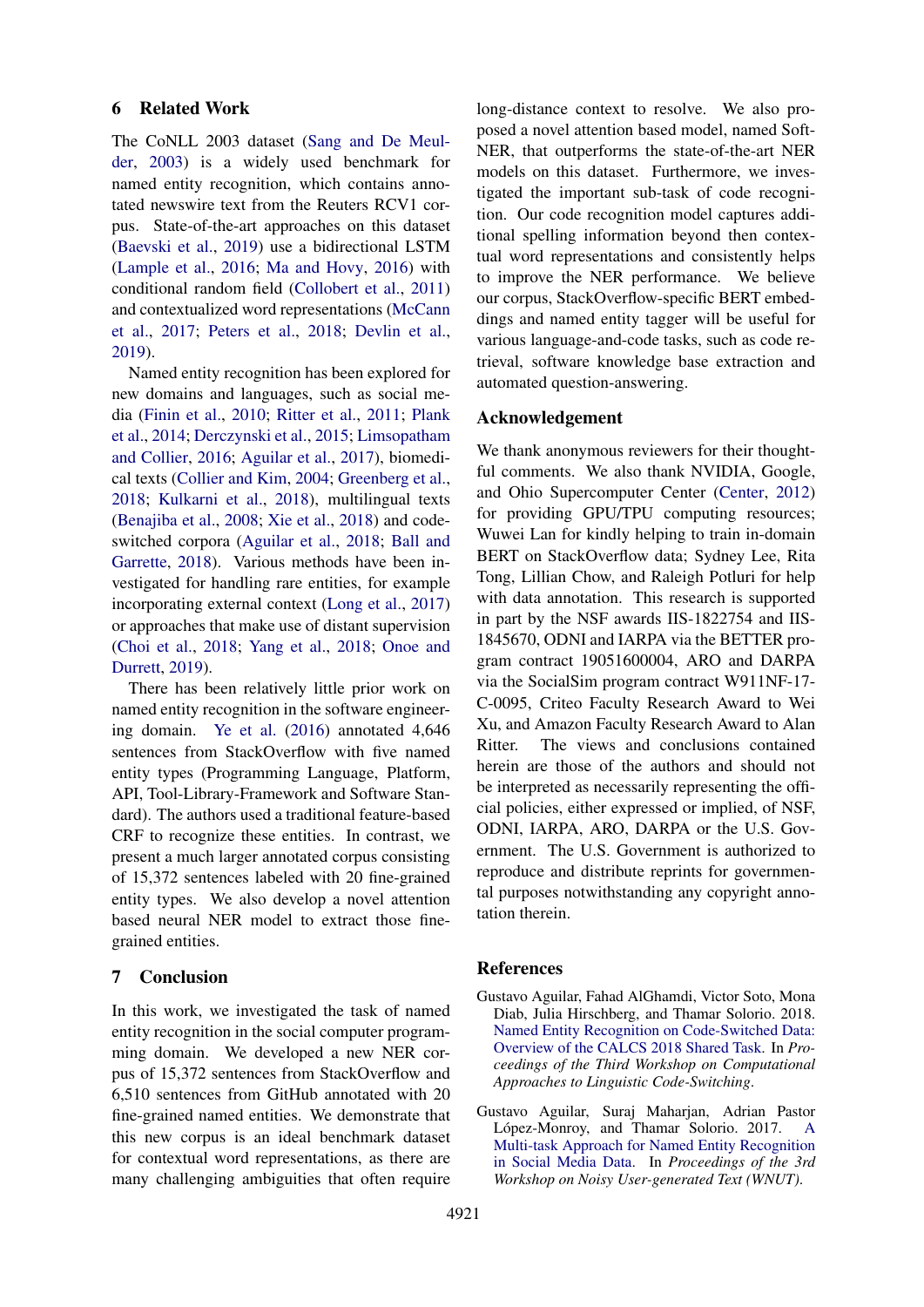- <span id="page-9-1"></span>David Lo Thamar Solorio Amin Alipour Amirreza Shirani, Bowen Xu. 2019. [Question Relatedness on](https://arxiv.org/pdf/1905.01966.pdf) [Stack Overflow: The Task, Dataset, and Corpus](https://arxiv.org/pdf/1905.01966.pdf)[inspired Models.](https://arxiv.org/pdf/1905.01966.pdf) In *Proceedings of the AAAI Reasoning for Complex Question Answering Workshop*.
- <span id="page-9-12"></span>Alexei Baevski, Sergey Edunov, Yinhan Liu, Luke Zettlemoyer, and Michael Auli. 2019. Cloze-driven pretraining of self-attention networks. In *Proceedings of the 2019 Conference on Empirical Methods in Natural Language Processing and the 9th International Joint Conference on Natural Language Processing (EMNLP-IJCNLP)*. Association for Computational Linguistics.
- <span id="page-9-19"></span>Kelsey Ball and Dan Garrette. 2018. [Part-of-Speech](https://www.aclweb.org/anthology/D18-1347) [Tagging for Code-Switched, Transliterated Texts](https://www.aclweb.org/anthology/D18-1347) [without Explicit Language Identification.](https://www.aclweb.org/anthology/D18-1347) In *Proceedings of the 2018 Conference on Empirical Methods in Natural Language Processing (EMNLP)*.
- <span id="page-9-18"></span>Yassine Benajiba, Mona Diab, and Paolo Rosso. 2008. Arabic Named Entity Recognition using Optimized Feature Sets. In *Proceedings of the Conference on Empirical Methods in Natural Language Processing (EMNLP)*.
- <span id="page-9-6"></span>Steven Bird, Ewan Klein, and Edward Loper. 2009. *Natural Language Processing with Python*. O'Reilly Media Inc.
- <span id="page-9-21"></span>Ohio Supercomputer Center. 2012. [Oakley supercom](http://osc.edu/ark:/19495/hpc0cvqn)[puter.](http://osc.edu/ark:/19495/hpc0cvqn)
- <span id="page-9-20"></span>Eunsol Choi, Omer Levy, Yejin Choi, and Luke Zettlemoyer. 2018. [Ultra-Fine Entity Typing.](https://www.aclweb.org/anthology/P18-1009) In *Proceedings of the 56th Annual Meeting of the Association for Computational Linguistics (ACL)*.
- <span id="page-9-3"></span>Jacob Cohen. 1960. A Coefficient of Agreement for Nominal Scales. *Educational and Psychological Measurement*.
- <span id="page-9-16"></span>Nigel Collier and Jin-Dong Kim. 2004. Introduction to the Bio-entity Recognition Task at JNLPBA. In *Proceedings of the International Joint Workshop on Natural Language Processing in Biomedicine and its Applications (NLPBA/BioNLP)*.
- <span id="page-9-13"></span>Ronan Collobert, Jason Weston, Léon Bottou, Michael Karlen, Koray Kavukcuoglu, and Pavel Kuksa. 2011. Natural Language Processing (almost) from Scratch. *Journal of Machine Learning Research (JMLR)*.
- <span id="page-9-11"></span>Xiang Dai, Sarvnaz Karimi, Ben Hachey, and Cecile Paris. 2019. Using Similarity Measures to Select Pretraining Data for NER. *arXiv preprint arXiv:1904.00585*.
- <span id="page-9-15"></span>Leon Derczynski, Diana Maynard, Giuseppe Rizzo, Marieke Van Erp, Genevieve Gorrell, Raphaël Troncy, Johann Petrak, and Kalina Bontcheva. 2015. Analysis of Named Entity Recognition and Linking for Tweets. *Information Processing & Management*.
- <span id="page-9-2"></span>Jacob Devlin, Ming-Wei Chang, Kenton Lee, and Kristina Toutanova. 2019. BERT: Pre-training of Deep Bidirectional Transformers for Language Understanding. In *Proceedings of the 2019 Annual Conference of the North American Chapter of the Association for Computational Linguistics (NAACL)*.
- <span id="page-9-14"></span>Tim Finin, Will Murnane, Anand Karandikar, Nicholas Keller, Justin Martineau, and Mark Dredze. 2010. Annotating Named Entities in Twitter Data with Crowdsourcing. In *Proceedings of the Workshop on Creating Speech and Language Data with Amazon's Mechanical Turk*.
- <span id="page-9-5"></span>Kevin Gimpel, Nathan Schneider, Brendan O'Connor, Dipanjan Das, Daniel Mills, Jacob Eisenstein, Michael Heilman, Dani Yogatama, Jeffrey Flanigan, and Noah A. Smith. 2011. [Part-of-speech Tagging](http://dl.acm.org/citation.cfm?id=2002736.2002747) [for Twitter: Annotation, Features, and Experiments.](http://dl.acm.org/citation.cfm?id=2002736.2002747) In *Proceedings of the 49th Annual Meeting of the Association for Computational Linguistics: Human Language Technologies (NAACL-HLT)*.
- <span id="page-9-7"></span>John M Giorgi and Gary Bader. 2018. [Transfer Learn](https://www.biorxiv.org/content/early/2018/02/12/262790)[ing for Biomedical Named Entity Recognition with](https://www.biorxiv.org/content/early/2018/02/12/262790) [Neural Networks.](https://www.biorxiv.org/content/early/2018/02/12/262790) *bioRxiv*.
- <span id="page-9-4"></span>G. Gousios and D. Spinellis. 2012. GHTorrent: Github's Data from a Firehose. In *Proceedings of the 9th IEEEConference on Mining Software Repositories (MSR)*.
- <span id="page-9-17"></span>Nathan Greenberg, Trapit Bansal, Patrick Verga, and Andrew McCallum. 2018. Marginal Likelihood Training of BiLSTM-CRF for Biomedical Named Entity Recognition from Disjoint Label Sets. In *Proceedings of the 2018 Conference on Empirical Methods in Natural Language Processing (EMNLP)*.
- <span id="page-9-0"></span>Srinivasan Iyer, Ioannis Konstas, Alvin Cheung, and Luke Zettlemoyer. 2016. Summarizing Source Code using a Neural Attention Model. In *Proceedings of the 54th Annual Meeting of the Association for Computational Linguistics (ACL)*.
- <span id="page-9-8"></span>Armand Joulin, Edouard Grave, Piotr Bojanowski, Matthijs Douze, Hérve Jégou, and Tomas Mikolov. 2016. FastText.zip: Compressing Text Classification Models. *arXiv preprint arXiv:1612.03651*.
- <span id="page-9-10"></span>Chaitanya Kulkarni, Wei Xu, Alan Ritter, and Raghu Machiraju. 2018. An Annotated Corpus for Machine Reading of Instructions in Wet Lab Protocols. In *Proceedings of the 2018 Conference of the North American Chapter of the Association for Computational Linguistics: Human Language Technologies (NAACL-HLT)*.
- <span id="page-9-9"></span>Guillaume Lample, Miguel Ballesteros, Sandeep Subramanian, Kazuya Kawakami, and Chris Dyer. 2016. [Neural Architectures for Named Entity Recognition.](http://www.aclweb.org/anthology/N16-1030) In *Proceedings of the 2016 Conference of the North*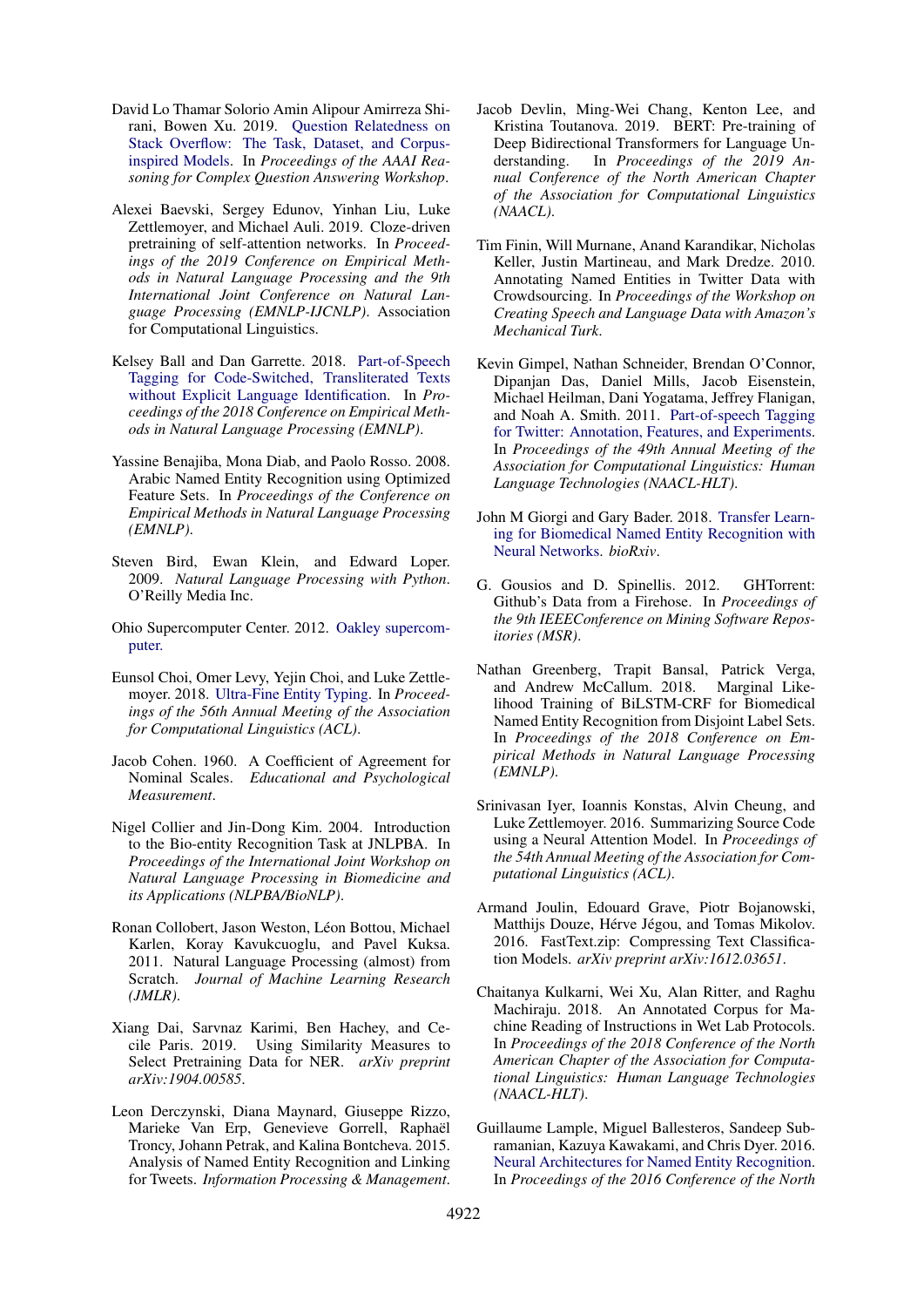*American Chapter of the Association for Computational Linguistics: Human Language Technologies (NAACL-HLT)*.

- <span id="page-10-17"></span>Nut Limsopatham and Nigel Collier. 2016. Bidirectional LSTM for Named Entity Recognition in Twitter Messages. In *Proceedings of 2016 the Workshop on Noisy User-generated Text (WNUT)*.
- <span id="page-10-9"></span>Dan Liu, Wei Lin, Shiliang Zhang, Si Wei, and Hui Jiang. 2016. [Neural Networks Models for](http://arxiv.org/abs/1611.03558) [Entity Discovery and Linking.](http://arxiv.org/abs/1611.03558) *arXiv preprint arXiv:1611.03558*.
- <span id="page-10-18"></span>Teng Long, Emmanuel Bengio, Ryan Lowe, Jackie Chi Kit Cheung, and Doina Precup. 2017. [World](https://www.aclweb.org/anthology/D17-1086) [Knowledge for Reading Comprehension: Rare En](https://www.aclweb.org/anthology/D17-1086)[tity Prediction with Hierarchical LSTMs Using Ex](https://www.aclweb.org/anthology/D17-1086)[ternal Descriptions.](https://www.aclweb.org/anthology/D17-1086) In *Proceedings of the 2017 Conference on Empirical Methods in Natural Language Processing (EMNLP)*.
- <span id="page-10-13"></span>Xuezhe Ma and Eduard Hovy. 2016. [End-to-end Se](https://www.aclweb.org/anthology/P16-1101)[quence Labeling via Bi-directional LSTM-CNNs-](https://www.aclweb.org/anthology/P16-1101)[CRF.](https://www.aclweb.org/anthology/P16-1101) In *Proceedings of the 54th Annual Meeting of the Association for Computational Linguistics (ACL)*.
- <span id="page-10-7"></span>Mounica Maddela and Wei Xu. 2018. A Word-Complexity Lexicon and A Neural Readability Ranking Model for Lexical Simplification. In *Proceedings of the Conference on Empirical Methods in Natural Language Processing (EMNLP)*.
- <span id="page-10-5"></span>Christopher D. Manning, Mihai Surdeanu, John Bauer, Jenny Finkel, Steven J. Bethard, and David Mc-Closky. 2014. [The Stanford CoreNLP Natural](http://www.aclweb.org/anthology/P/P14/P14-5010) [Language Processing Toolkit.](http://www.aclweb.org/anthology/P/P14/P14-5010) In *Proceedings of the 2014 Association for Computational Linguistics System Demonstrations (ACL)*.
- <span id="page-10-14"></span>Bryan McCann, James Bradbury, Caiming Xiong, and Richard Socher. 2017. Learned in Translation: Contextualized Word Vectors. In *Proceedings of the 2017 Conference on Neural Information Processing Systems (NeurIPS)*.
- <span id="page-10-1"></span>Dana Movshovitz-Attias and William W Cohen. 2015. KB-LDA: Jointly Learning a Knowledge Base of Hierarchy, Relations, and Facts. In *Proceedings of the 53rd Annual Meeting of the Association for Computational Linguistics and the 7th International Joint Conference on Natural Language Processing (ACL-IJCNLP)*.
- <span id="page-10-6"></span>Courtney Napoles, Matthew Gormley, and Benjamin Van Durme. 2012. Annotated Gigaword. In *Proceedings of the Joint Workshop on Automatic Knowledge Base Construction and Web-Scale Knowledge Extraction*.
- <span id="page-10-19"></span>Yasumasa Onoe and Greg Durrett. 2019. [Learning to](http://dx.doi.org/10.18653/v1/n19-1250) [Denoise Distantly-Labeled Data for Entity Typing.](http://dx.doi.org/10.18653/v1/n19-1250) In *Proceedings of the 2019 Conference of the North American Chapter of the Association for Computational Linguistics (NACL)*.
- <span id="page-10-10"></span>Jeffrey Pennington, Richard Socher, and Christopher D. Manning. 2014. [GloVe: Global Vectors](http://www.aclweb.org/anthology/D14-1162) [for Word Representation.](http://www.aclweb.org/anthology/D14-1162) In *Proceedings of the Empirical Methods in Natural Language Processing (EMNLP)*.
- <span id="page-10-3"></span>Matthew E. Peters, Mark Neumann, Mohit Iyyer, Matt Gardner, Christopher Clark, Kenton Lee, and Luke Zettlemoyer. 2018. Deep Contextualized Word Representations. In *Proceedings of the of Conference of the North American Chapter of the Association for Computational Linguistics (NAACL)*.
- <span id="page-10-16"></span>Barbara Plank, Dirk Hovy, and Anders Søgaard. 2014. Learning part-of-speech taggers with inter-annotator agreement loss. In *Proceedings of the 14th Conference of the European Chapter of the Association for Computational Linguistics (EACL)*.
- <span id="page-10-0"></span>Chris Quirk, Raymond Mooney, and Michel Galley. 2015. Language to Code: Learning Semantic Parsers for If-This-Then-That Recipes. In *Proceedings of the 53rd Annual Meeting of the Association for Computational Linguistics and the 7th International Joint Conference on Natural Language Processing (ACL-IJCNLP)*.
- <span id="page-10-2"></span>Sujith Ravi, Bo Pang, Vibhor Rastogi, and Ravi Kumar. 2014. Great Question! Question Quality in Community Q&A. In *Eighth International AAAI Conference on Weblogs and Social Media*.
- <span id="page-10-15"></span>Alan Ritter, Sam Clark, Mausam, and Oren Etzioni. 2011. Named Entity Recognition in Tweets: An Experimental Study. In *Proceedings of the 2011 Conference on Empirical Methods in Natural Language Processing (EMNLP)*.
- <span id="page-10-12"></span>Erik F Tjong Kim Sang and Fien De Meulder. 2003. Introduction to the CoNLL-2003 Shared Task: Language-Independent Named Entity Recognition. In *Proceedings of the Seventh Conference on Natural Language Learning at HLT-NAACL*.
- <span id="page-10-11"></span>Golnar Sheikhshabbafghi, Inanc Birol, and Anoop Sarkar. 2018. [In-domain Context-aware Token Em](https://www.aclweb.org/anthology/W18-5618)[beddings Improve Biomedical Named Entity Recog](https://www.aclweb.org/anthology/W18-5618)[nition.](https://www.aclweb.org/anthology/W18-5618) In *Proceedings of the Ninth International Workshop on Health Text Mining and Information Analysis*.
- <span id="page-10-8"></span>Avirup Sil, Gourab Kundu, Radu Florian, and Wael Hamza. 2017. Neural Cross-Lingual Entity Linking. In *Proceedings of the 30th AAAI Conference on Artificial Intelligence*.
- <span id="page-10-4"></span>Pontus Stenetorp, Sampo Pyysalo, Goran Topic,´ Tomoko Ohta, Sophia Ananiadou, and Jun'ichi Tsujii. 2012. [brat: a Web-based Tool for NLP-Assisted](http://www.aclweb.org/anthology/E12-2021) [Text Annotation.](http://www.aclweb.org/anthology/E12-2021) In *Proceedings of the Demonstrations at the 13th Conference of the European Chapter of the Association for Computational Linguistics (EACL)*.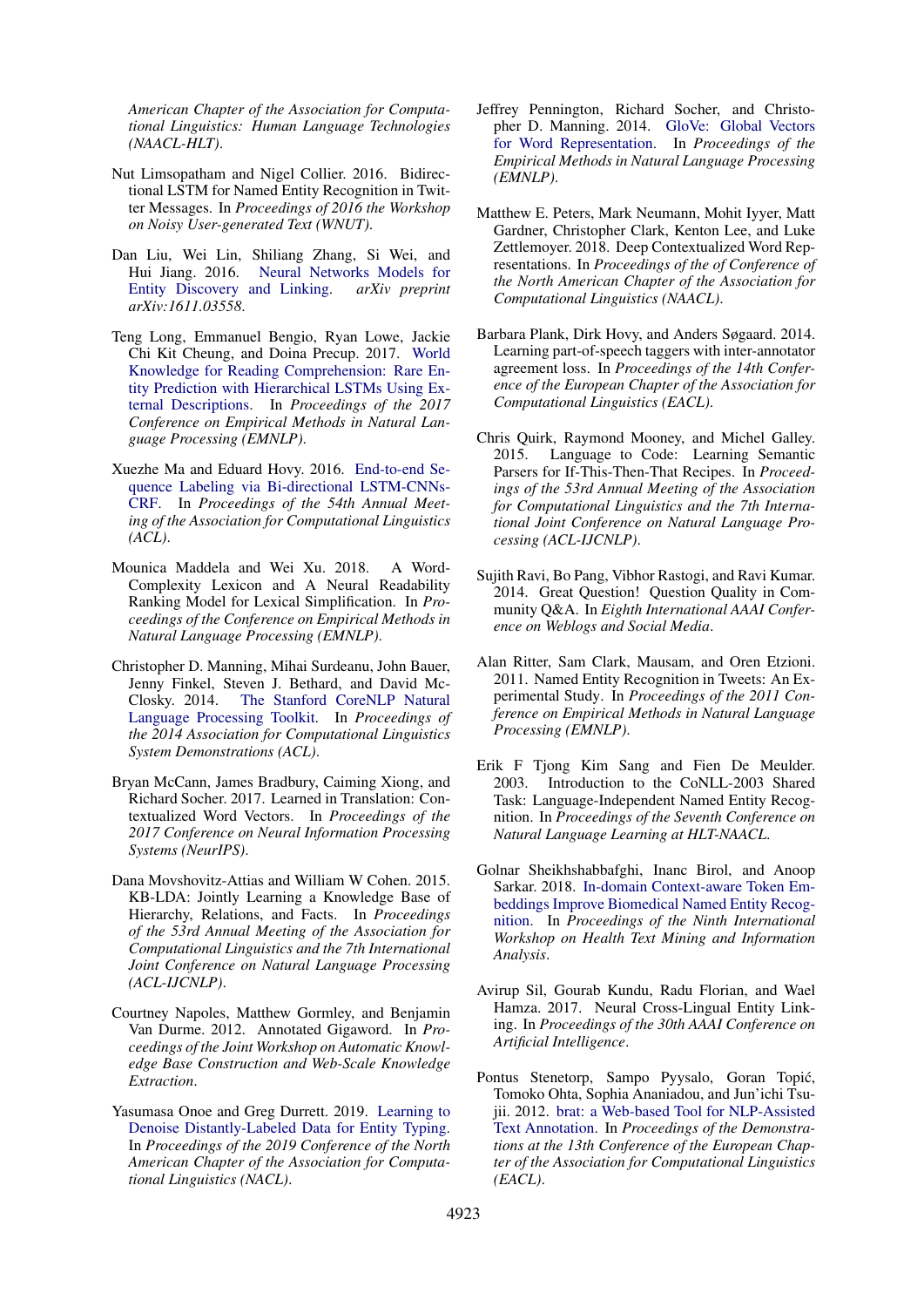- <span id="page-11-2"></span>Minghao Wu, Fei Liu, and Trevor Cohn. 2018. Evaluating the Utility of Hand-crafted Features in Sequence Labelling. In *Proceedings of the 2018 Conference on Empirical Methods in Natural Language Processing (EMNLP)*.
- <span id="page-11-4"></span>Jiateng Xie, Zhilin Yang, Graham Neubig, Noah A Smith, and Jaime Carbonell. 2018. Neural Cross-Lingual Named Entity Recognition with Minimal Resources. In *Proceedings of the 2018 Conference on Empirical Methods in Natural Language Processing (EMNLP)*.
- <span id="page-11-5"></span>Yaosheng Yang, Wenliang Chen, Zhenghua Li, Zhengqiu He, and Min Zhang. 2018. Distantly Supervised NER with Partial Annotation Learning and Reinforcement Learning. In *Proceedings of the 27th International Conference on Computational Linguistics (COLING)*.
- <span id="page-11-7"></span>Zichao Yang, Diyi Yang, Chris Dyer, Xiaodong He, Alex Smola, and Eduard Hovy. 2016. [Hierarchi](https://www.aclweb.org/anthology/N16-1174)[cal Attention Networks for Document Classification.](https://www.aclweb.org/anthology/N16-1174) In *Proceedings of the 2016 Conference of the North American Chapter of the Association for Computational Linguistics: Human Language Technologies (NAACL)*.
- <span id="page-11-1"></span>Ziyu Yao, Jayavardhan Reddy Peddamail, and Huan Sun. 2019. [CoaCor: Code Annotation for Code Re](http://doi.acm.org/10.1145/3308558.3313632)[trieval with Reinforcement Learning.](http://doi.acm.org/10.1145/3308558.3313632) In *Proceedings of the World Wide Web Conference (WWW)*.
- <span id="page-11-6"></span>Deheng Ye, Zhenchang Xing, Chee Yong Foo, Zi Qun Ang, Jing Li, and Nachiket Kapre. 2016. Softwarespecific Named Entity Recognition in Software Engineering Social Content. In *Proceedings of the 2016 IEEE International Conference on Software Analysis, Evolution, and Reengineering (SANER)*.
- <span id="page-11-0"></span>Pengcheng Yin and Graham Neubig. 2018. TRANX: A Transition-based Neural Abstract Syntax Parser for Semantic Parsing and Code Generation. In *Proceedings of the 2018 Conference on Empirical Methods in Natural Language Processing: System Demonstrations (EMNLP)*.
- <span id="page-11-3"></span>Qi Zhang, Jinlan Fu, Xiaoyu Liu, and Xuanjing Huang. 2018. Adaptive Co-attention Network for Named Entity Recognition in Tweets. In *Proceedings of the Thirty-Second AAAI Conference on Artificial Intelligence*.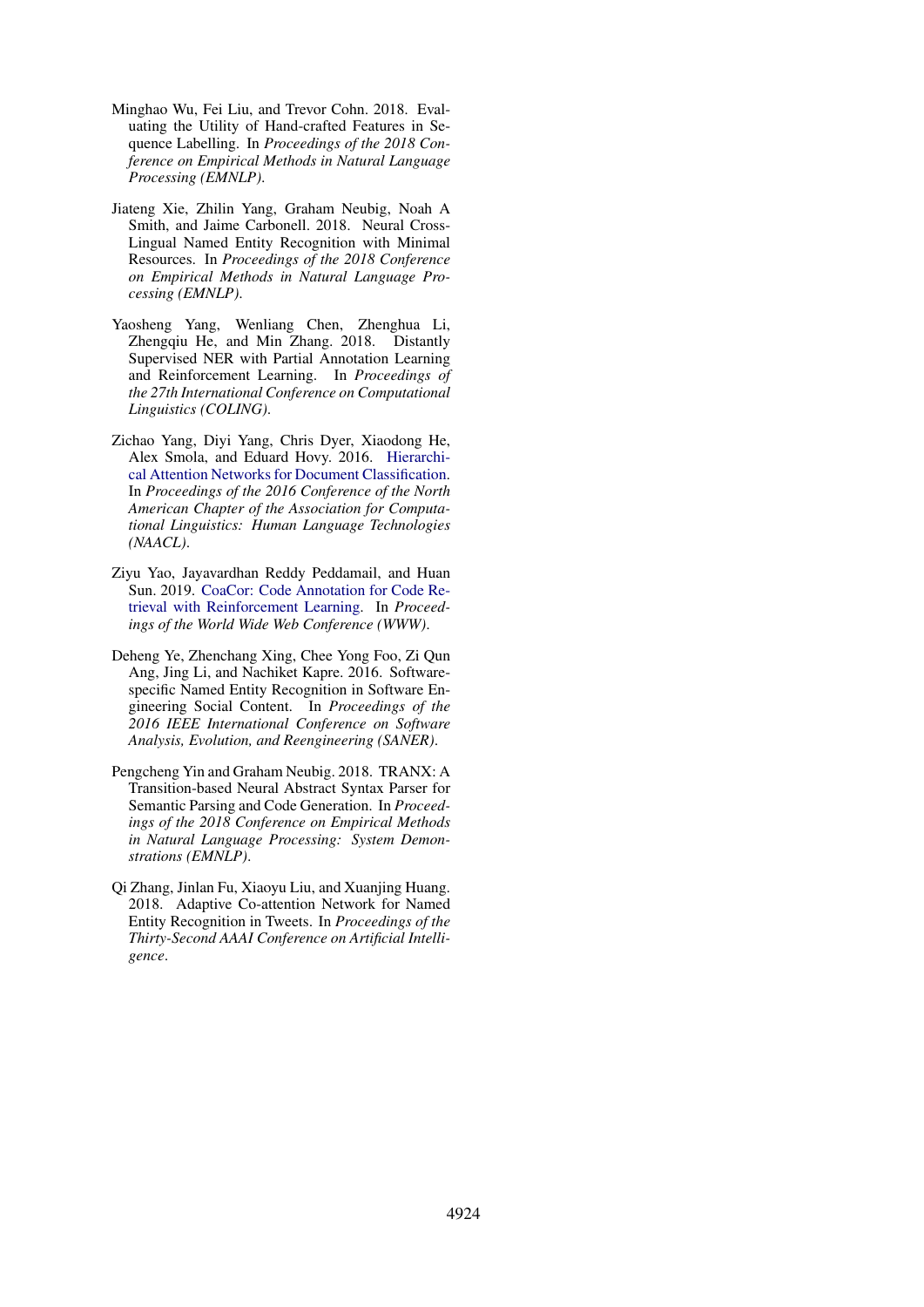### <span id="page-12-0"></span>A Feature-Based CRF Baseline

We implemented a CRF baseline model using CRFsuite<sup>[8](#page-0-1)</sup> to extract the software entities. This model uses standard orthographic, contextual and gazetteer features. It also includes the code markdown tags ([§3.1.3\)](#page-3-1) and a set of regular expression features. The regular expressions are developed to recognize specific categories of coderelated entities. Feature ablation experiments on this CRF model are presented in Table [9.](#page-12-2) One noticeable distinction from the named entity recognizer in many other domains is that the *contextual features are not as helpful in feature-based CRFs for classifying software entities*. This is because, in the StackOverflow NER corpus a significant number of neighbouring words are shared among different software entities. As an example, the bigram *'in the'* frequently appears as the left context of the following types: APPLICATION, CLASS, FUNCTION, FILE TYPE, UI ELEMENT, LIBRARY, DATA STRUCTURE and LANGUAGE.

<span id="page-12-2"></span>

|                               |       |       | к,     |
|-------------------------------|-------|-------|--------|
| Feature-based CRF             | 66.85 | 46.19 | 54.64  |
| - Context Features            | 68.91 | 43.58 | 53.39  |
| – Markdown Feature            | 70.64 | 40.15 | 51.20  |
| - Rule and Gazetteer Features | 69.71 | 40.66 | -51.36 |

Table 9: Feature based CRF performance with varying input features on *dev* data.

## <span id="page-12-1"></span>B Attentive BiLSTM CRF with ELMoVerflow

We propose a baseline Attentive NER model that utilizes a BiLSTM-CRF network to predict the entity type of each word from its weighted representations. The weighted word representations are extracted by a multi-level attention network, similar to [Yang et al.\(2016\)](#page-11-7), that combines the contextualized ELMo embeddings with the code recognizer  $(\S3.1.2)$  and segmenter vector  $(\S\mathbb{C})$ . These three input embeddings are merged together in the first attention layer and then their corresponding weights are calculated using the second layer. Although such multi-level attention is not commonly used in NER, we found it empirically helpful for the software domain (see Table [10\)](#page-12-3).

Embedding-Level Attention uses three embeddings, ELMo  $(w_{i1})$ , Code Recognizer  $(w_{i2})$ , and Entity Segmenter  $(w_{i3})$ , for each word  $w_i$  in

<span id="page-12-3"></span>

|                             | р     | R     | к.    |
|-----------------------------|-------|-------|-------|
| <b>Attentive BiLSTM-CRF</b> | 79.43 | 80.00 | 79.72 |
| - Multi-level Attention     | 77.68 | 78.08 | 77.88 |
| – Code Recognizer           | 77.18 | 77.76 | 77.47 |
| - Entity Segmenter          | 74.82 | 75.32 | 75.07 |

Table 10: Ablation study of Attentive-NER on the *dev* set of StackOverflow NER corpus.

the input sentence. The embedding-level attention  $\alpha_{it}$  ( $t \in \{1, 2, 3\}$ ) to captures each embedding's contribution towards the meaning of the word. To compute  $\alpha_{it}$ , it pass the input embeddings through a bidirectional GRU and generate their corresponding hidden representations  $h_{it} = \overleftrightarrow{GRU}(w_{it})$ . These vectors are then passed through a non-linear layer, which outputs  $u_{it}$  =  $tanh(W_e h_{it} + b_e)$ . It uses an embedding-level context vector,  $u_e$ , which is learned during the training process. This context vector is combined with the hidden embedding representation using a softmax function to extract weight of the embeddings,  $\alpha_{it} = \frac{exp(u_{it}^T u_e)}{\sum_t exp(u_{it}^T u_e)}$ . Finally, the word vector is created by a weighted sum of all the information from different embeddings as  $word_i =$  $\sum_{t} \alpha_{it} h_{it}$ .

Weighted Word Representation uses a wordlevel weighting factor  $\alpha_i$  to emphasize the importance of each word  $w_i$  for the NER task. Similar to the embedding-level attention, it calculates  $\alpha_i$ from the weighted word vectors  $word_i$ . A bidirectional GRU is used to encode the summarized information from neighbouring words and thus it get  $h_i = \overleftarrow{GRU}(word_i)$ . This is then passed through a hidden layer which outputs  $u_i = tanh(W_w h_i +$  $b_w$ ). Then the normalized weight for each word vector is extracted by  $\alpha_i = \frac{exp(u_i^T u_w)}{\sum_t exp(u_i^T u_w)}$ , where  $u_w$  is another word-level context vector that is learned during training. The final weighted word representation is computed by  $word'_i = \alpha_i h_i$ .

Subsequently, the aggregated word vector  $word'_{i}$  is fed into a BiLSTM-CRF network, which predicts the entity category for each word. The complete architecture of the Attentive BiLSTM CRF model is illustrated in Figure [4.](#page-13-1) Compared to BiLSTM-CRF, our proposed Attentive BiLSTM-CRF demonstrates a 9.7 increase in  $F_1$  on the *test* set (Table [2\)](#page-5-0) and reduces the segmentation errors and entity type errors by 80.33% 23.34% respectively.

<sup>8</sup> http://www.chokkan.org/software/crfsuite/